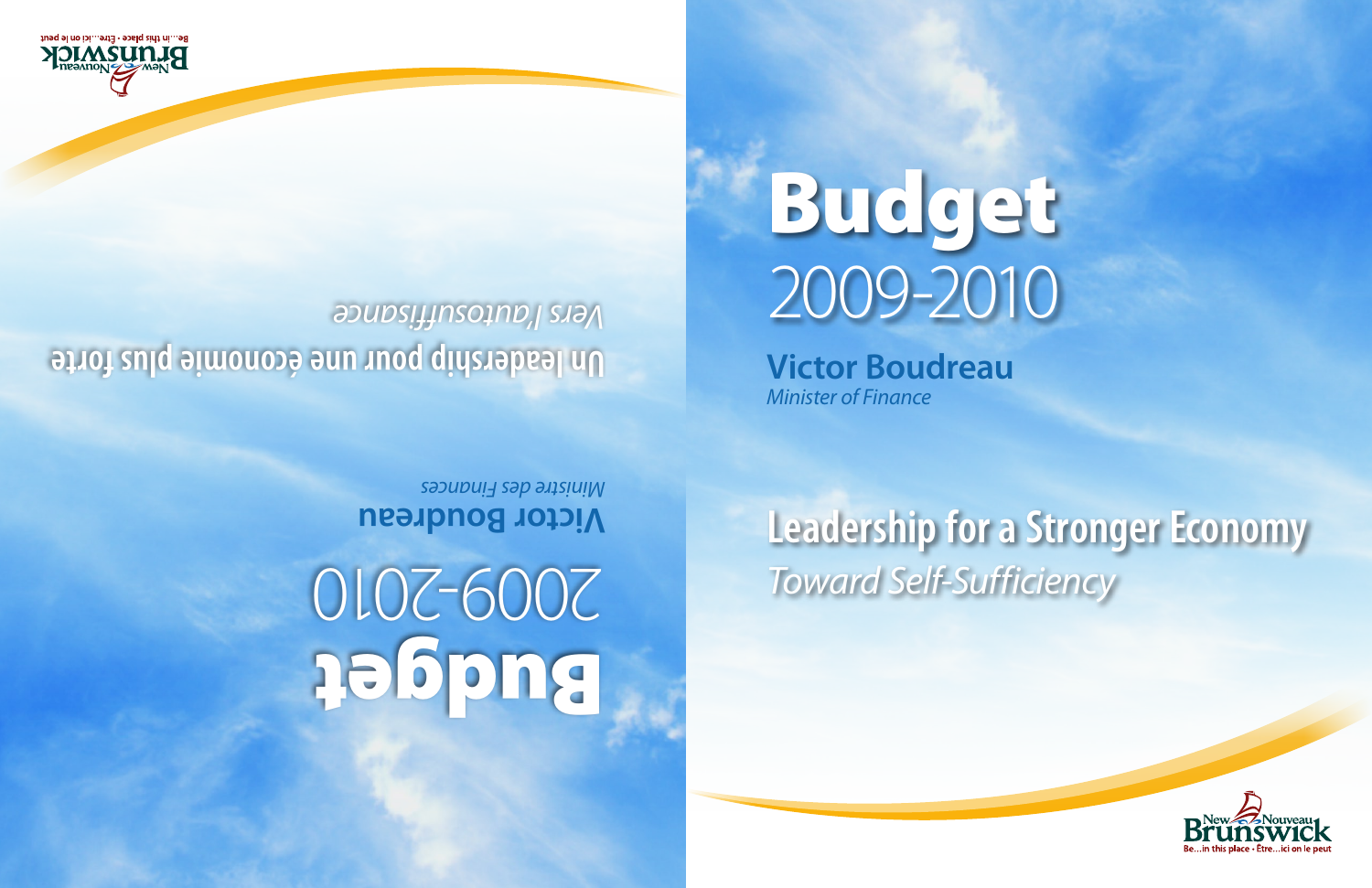#### **Budget 2009-2010**

#### **Published by:**

Department of Finance Province of New Brunswick P.O. Box 6000 Fredericton, New Brunswick E3B 5H1 Canada

Internet: [www.gnb.ca/0024/index-e.asp](http://www.gnb.ca/0024/index-e.asp)

Tuesday, March 17, 2009

**Cover:**  Communications New Brunswick (CNB 5850)

**Translation:**  Debates Translation, Legislative Assembly

**Printing and Binding:**  Printing Services, Supply and Services

ISBN 978-1-55396-306-6

ISSN 0833-5680

Printed in New Brunswick



Think Recycling!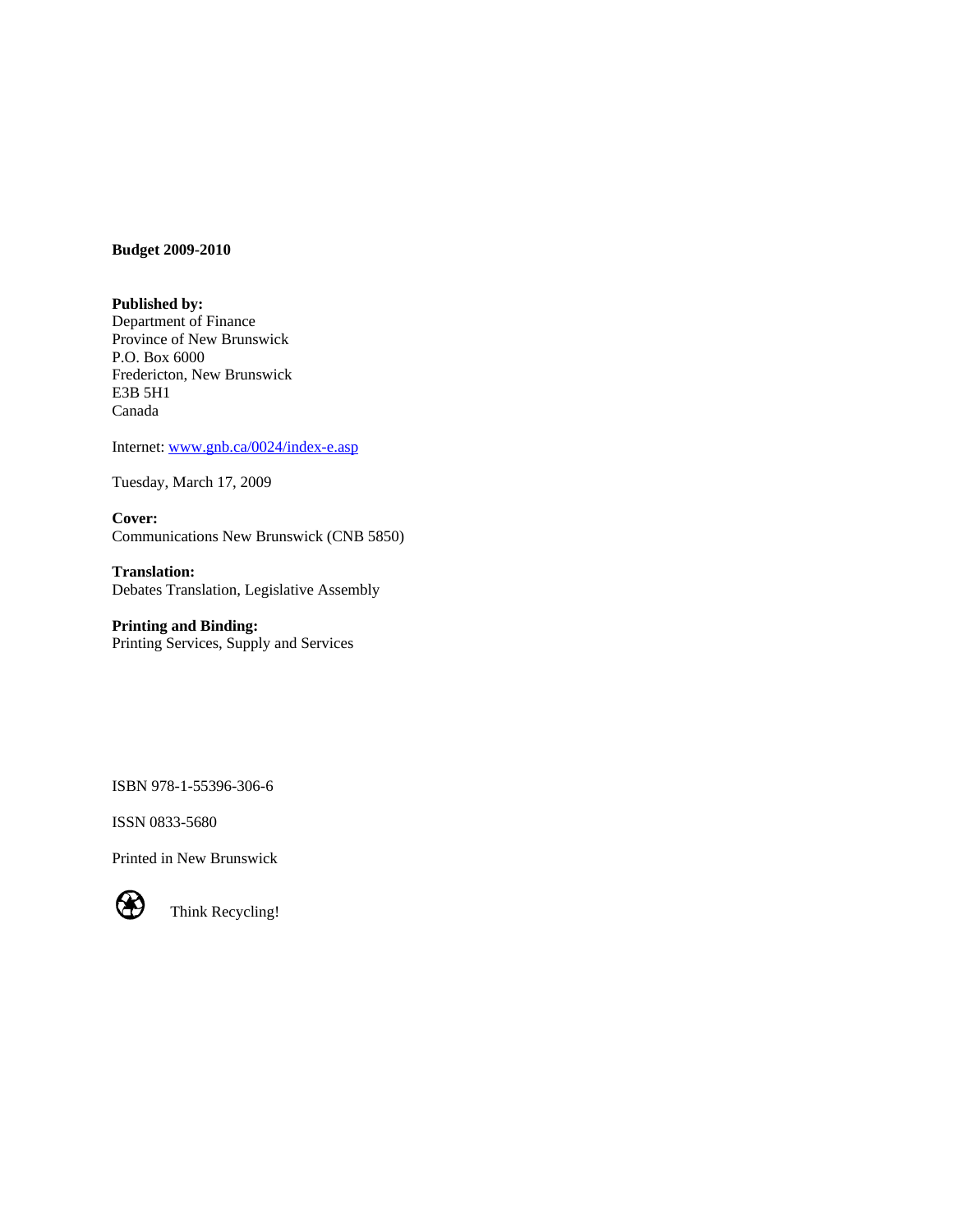# **Table of Contents**

| \$1.2 Billion for Infrastructure and Support for Businesses 14 |
|----------------------------------------------------------------|
|                                                                |
|                                                                |
|                                                                |
|                                                                |
|                                                                |
|                                                                |
|                                                                |
|                                                                |

**Note: This printing of the Budget 2009-2010 reflects, on page 25, the addendum read into the record during the minister's budget speech, related to collective bargaining agreements reached over the previous few days leading up to the budget.**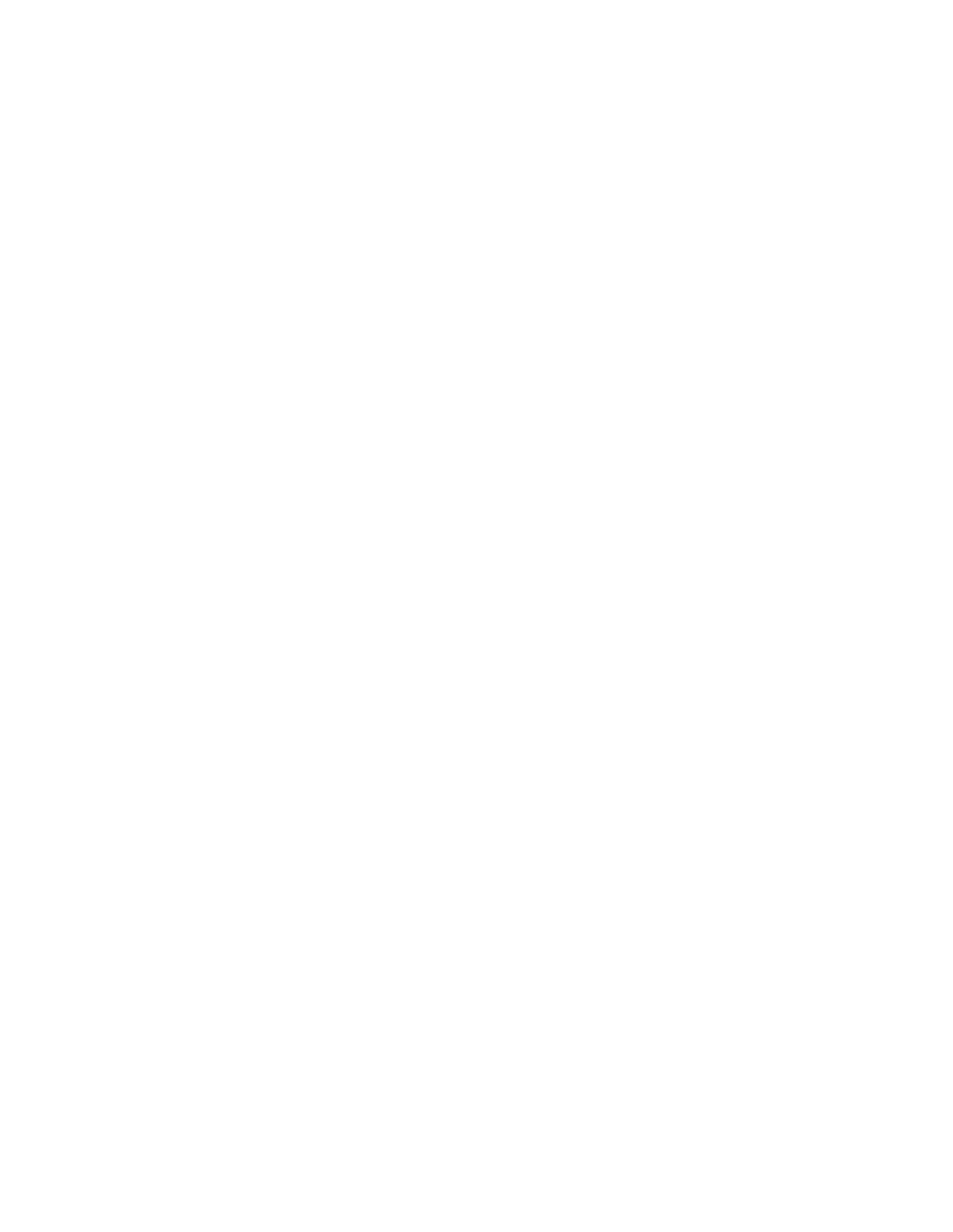#### <span id="page-4-0"></span>**Introduction**

Mr. Speaker, I am pleased to rise in this House today and table the 2009- 2010 Budget. Today's budget builds on the initial plan that the government announced in December to respond to the prevailing economic and fiscal climate facing the province and to position our economy for recovery and growth. It continues the process of transformational change in the province through a balanced approach of strategic investments in infrastructure and essential public services, the largest one-time tax reduction package ever introduced in New Brunswick, and more efficient public services. And it provides strong, focused and determined leadership in the face of a sustained global economic and financial crisis.

Since our first day in office, this government has made progress on its *Charter for Change* goals of a more prosperous and populous province, providing help to those most in need and its commitment to setting the foundation for self-sufficiency. Since October 1, 2006, New Brunswick's population has increased by almost 2,900 as opposed to declining by just over 4,200 in the previous two-year period, resulting in a growing, more diversified labour force.

Strategic initiatives to date include:

- A new health plan that puts patients first, including reforming the Regional Health Authorities to make them more efficient and accountable and adding 116 more doctors and 140 more nurses;
- Transforming the K-12 education system with over 94 per cent of the 113 actions in Phase 1 of *When Kids Come First* being underway;
- Making post-secondary education more affordable and accessible to all New Brunswickers and adding 440 new community college seats in 2008-2009;
- Investing a record \$160 million in post-secondary education infrastructure over the next two years through our 2009-2010 capital budget, including over \$100 million for enhanced community college facilities in Edmundston, Saint John, Moncton and Bathurst;
- Helping those most in need by increasing social assistance rates by a total of eight per cent since October 2006, putting us much closer to our *Charter for Change* goal of raising rates to the average in Atlantic Canada;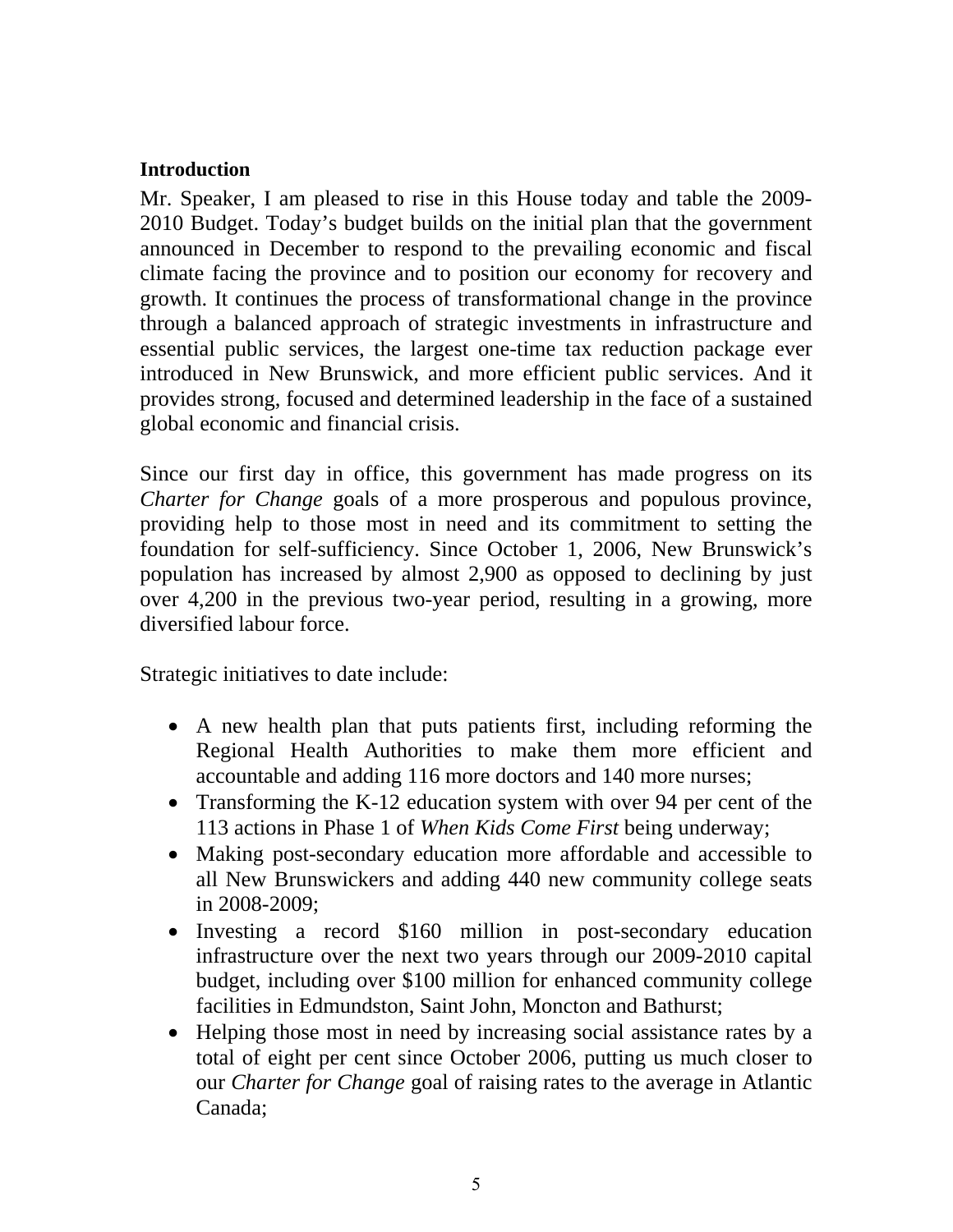- Improved senior care, including the removal of assets and savings from the calculation that determines a senior's ability to pay for nursing home and long-term care services;
- Helping families and individuals improve their standards of living by increasing New Brunswick's minimum wage from \$6.70 per hour when we took office to \$8.25 by September 1, 2009;
- An award-winning Asset Management System that recognizes how the province's existing roads and bridges deteriorate over time and identifies the appropriate time to perform rehabilitation work in order to avoid costly reconstruction of the asset in the future;
- And a new long-term management approach for Crown forests that balances ecological and economic priorities to build a globally competitive forest industry.

Mr. Speaker, in December our government was one of the first jurisdictions to outline a responsible proactive plan to address the global economic challenges we are now facing, and position our economy to recover and prosper. This initial plan was founded on strategic investments in infrastructure, lower taxes, access to capital and more efficient public services.

Today it is more important than ever that the province provide leadership to help New Brunswickers through the current economic downturn. That is why the focus of today's budget is a more extensive five-point plan to provide *Leadership for a Stronger Economy*. Building on the initial plan we started in December, key elements of today's budget and the broader fivepoint plan include the following:

- 1. A four-year plan to return to balanced budgets *a commitment to fiscal responsibility;*
- 2. \$1.2 billion for infrastructure and support for businesses *a bold fiscal stimulus plan and access to capital providing the foundation for jobs, growth and recovery*;
- 3. The Plan for Lower Taxes in New Brunswick *a record one-time tax reduction plan that is a vital part of the government's long-term economic development strategy for job creation, economic growth and competitiveness;*
- 4. Investing in priorities including health and education *preserving the social safety net for New Brunswickers*;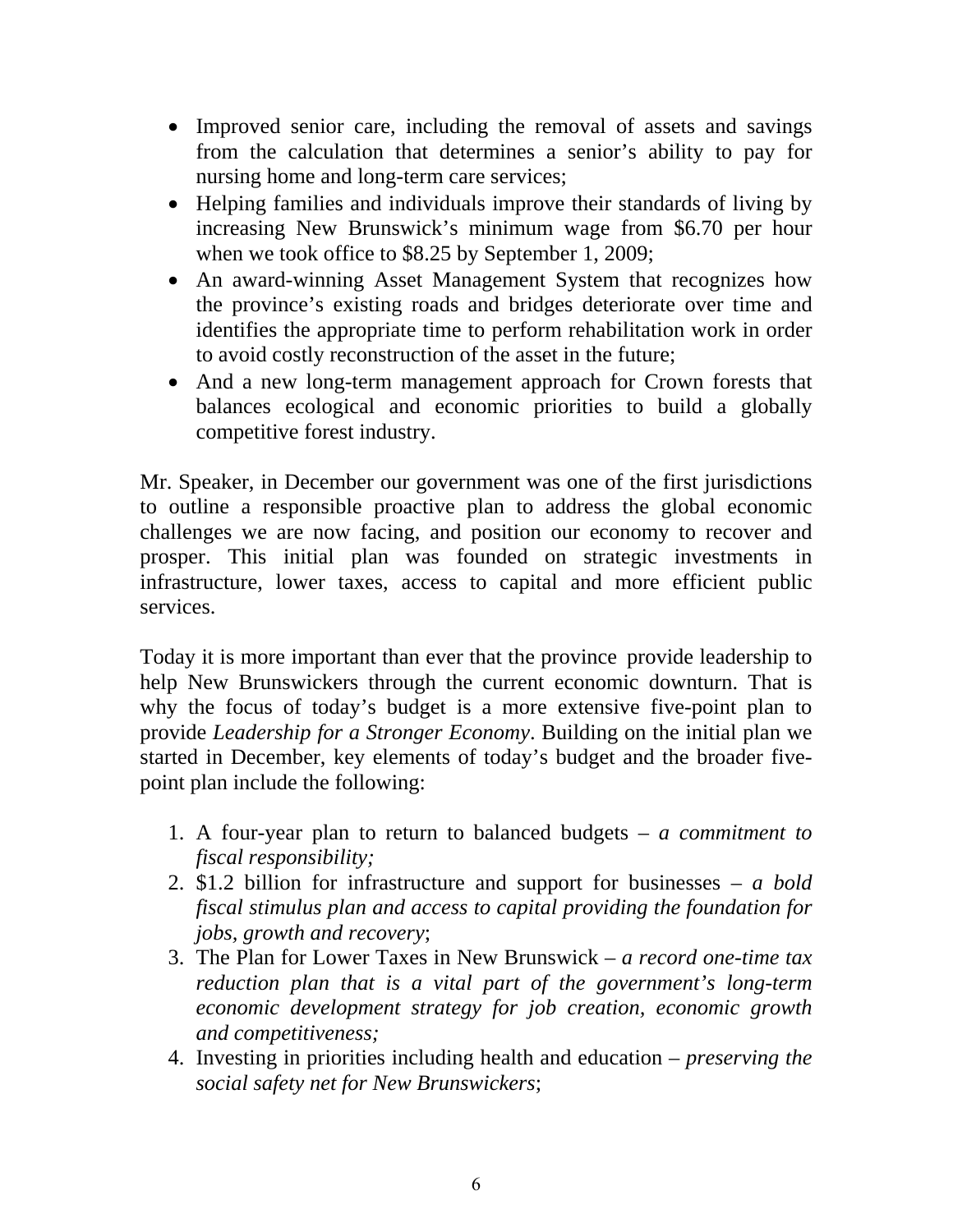<span id="page-6-0"></span>5. And responsible management of government expenditures – *providing sustainable public services efficiently and cost-effectively*.

All-in-all, the initiatives in the 2009-2010 Budget will build on the important actions the government has already undertaken to create a more compassionate, competitive and self-sufficient New Brunswick. And, they will help position the economy to recover and prosper.

# **Current Economic and Fiscal Environment**

Mr. Speaker, the unprecedented downturn in world financial markets is contributing to a global economic slowdown not faced in over a generation. In a recent report, the International Monetary Fund projected world economic growth in 2009 to be the lowest in 60 years. Many advanced economies are in recession with little measurable upturn expected before late 2009 or 2010. The United States and Canadian economies are both expected to contract in 2009.

Both the United States and Canadian governments are anticipating significant multi-year fiscal deficits. As revenues decline from the previous year and an economic stimulus package inflates spending, Canada's recent federal budget projected a deficit of \$33.7 billion in 2009-2010. Deficits totaling an additional \$50 billion are projected over the following three years before an expected return to surpluses by 2013-2014.

New Brunswick, like other provinces, is not immune from these challenges, and the effects of the slowdown are being felt across our economy. It is affecting New Brunswick individuals, families and retirees. It is affecting important business decisions. And it is also affecting government, with significant implications on our revenues and spending.

It is anticipated that most – if not all – provinces will face deficits and increased debt over the next number of years as revenue growth is slowed by economic conditions while expenditure pressures persist. A number of provinces are now forecasting deficits in 2008-2009, including resource-rich Alberta. For 2009-2010, British Columbia is projecting a deficit. Ontario is projecting deficits totaling more than \$18 billion this year and next. This clearly shows that even the most affluent of Canadian provinces are not immune from the impact of global developments.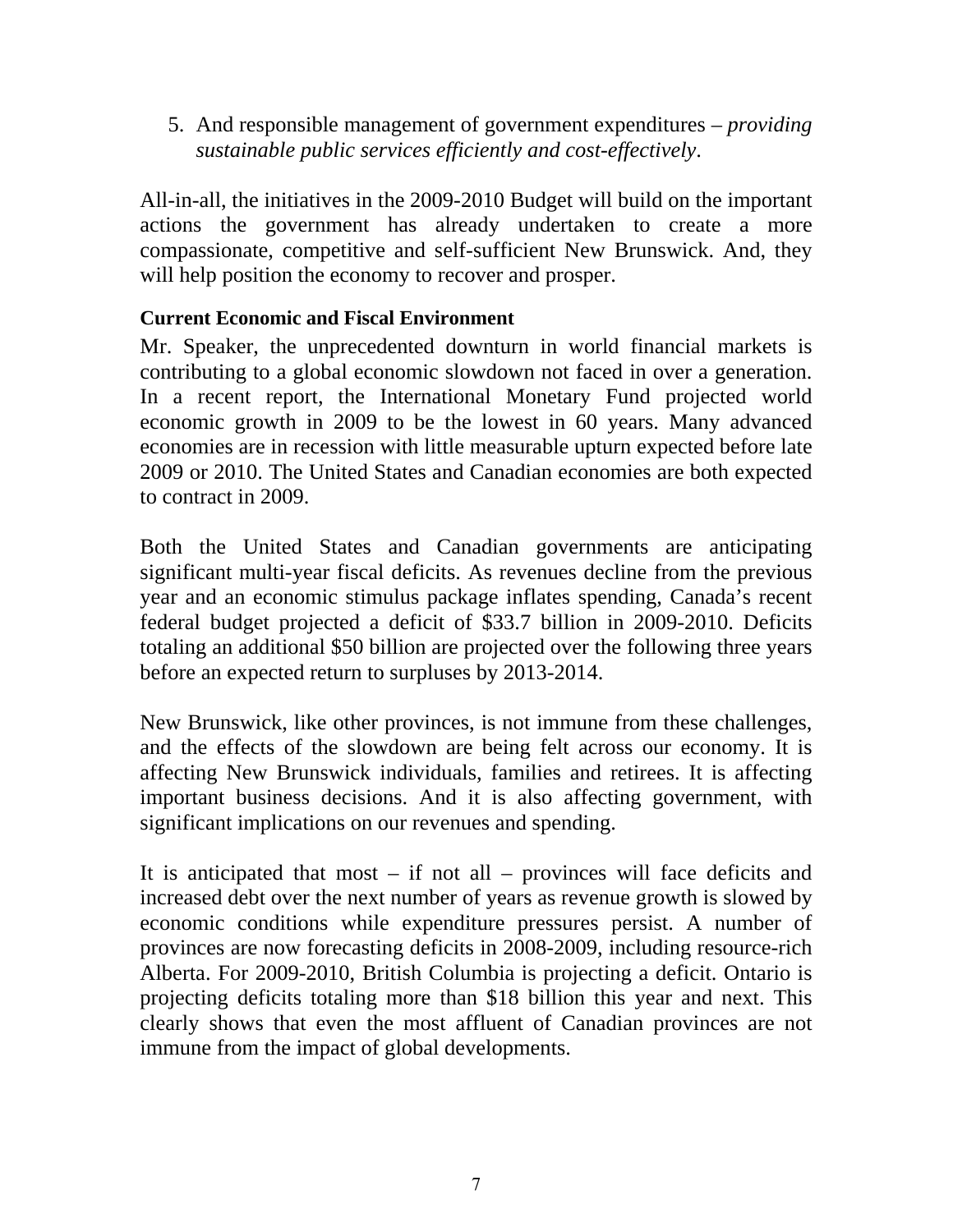<span id="page-7-0"></span>In this environment, government must take the leadership to support and grow the economy. But we must also be fiscally responsible. Today's budget provides the framework to achieve both.

# **Economic Review and Outlook**

Mr. Speaker, I would now like to provide an update on the New Brunswick economy for 2008 and an outlook for 2009.

# **2008 Review**

The New Brunswick economy is not immune from global economic conditions and began to feel the effects of the economic slowdown during the last three months of 2008 as employment, retail sales, manufacturing sales and exports weakened.

The Department of Finance estimates that led by strong gains in nonresidential investment, real Gross Domestic Product (GDP) increased by one per cent in 2008. Large energy projects such as the Canaport LNG terminal and associated pipeline and the refurbishment of Point Lepreau, as well as strong growth in energy exports, were significant contributors to economic growth.

Most economic indicators for New Brunswick showed healthy gains in 2008, a result of a solid economic performance during the first nine months of the year. For example:

- Capital investment reached a new high in 2008, increasing by 2.2 per cent and topping \$6 billion for the second year in a row;
- More New Brunswickers were working in 2008 than ever before, as employment grew by 3,400 net new jobs;
- Average weekly earnings increased by 3.3 per cent for the year, averaging over 92 per cent of the national average;
- And retail sales grew by almost five per cent in New Brunswick, compared to 3.2 per cent for Canada.

# **2009 Outlook**

Mr. Speaker, these are challenging times for our economy and this is reflected in our economic projections for 2009. The United States is our largest trading partner and has been in recession for over a year, and many Canadian provinces are facing declining economic growth. The decrease in the economic well-being of our major trading partners has weakened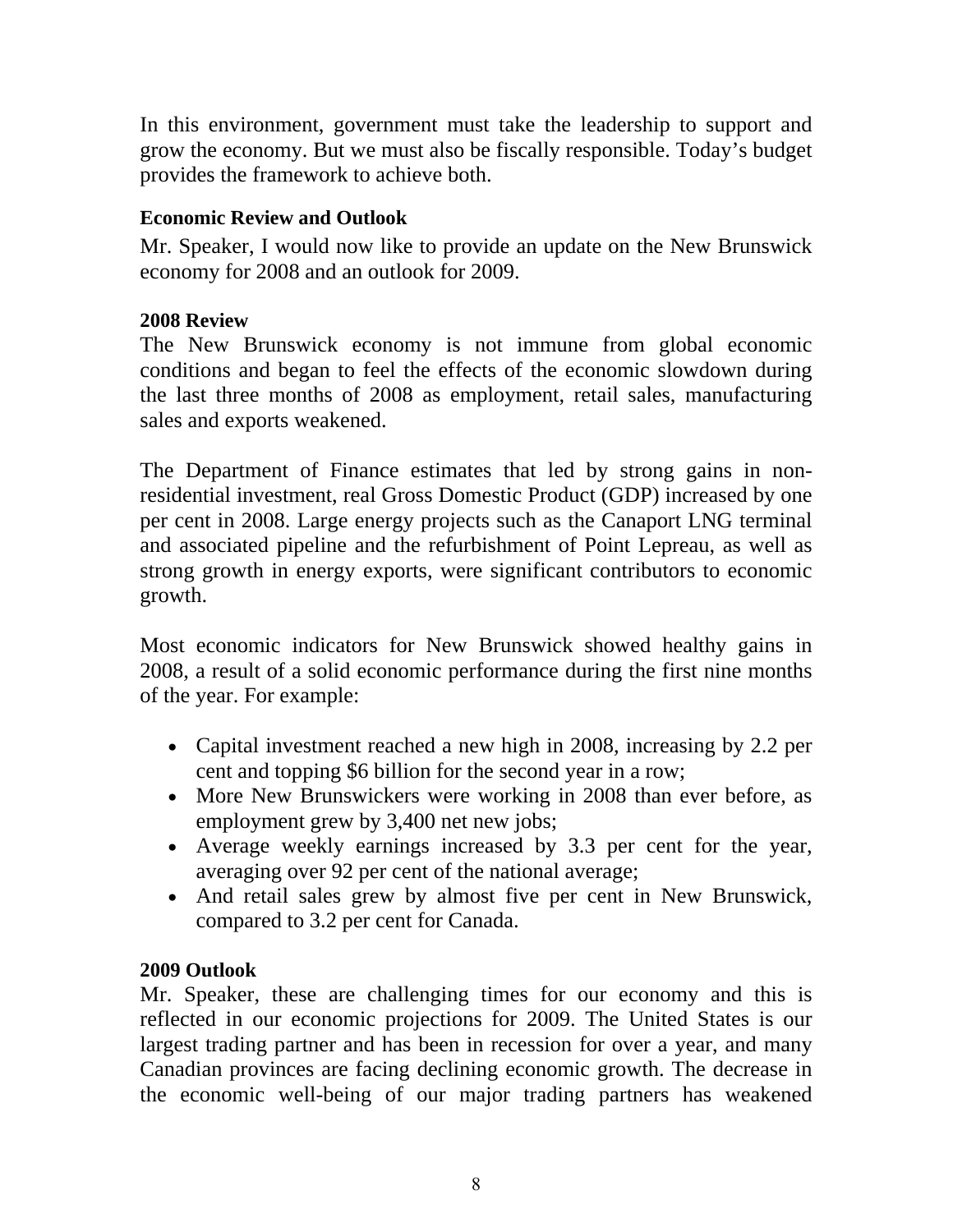<span id="page-8-0"></span>demand for our products and services, and combined with a weak investment climate, will impact New Brunswick. The Department of Finance is projecting our economy to contract by 0.3 per cent in 2009, consistent with the consensus of private sector forecasters.

A modest decline in employment is anticipated in 2009 as the winding down of major projects in the construction, energy and manufacturing sectors takes hold and the global slowdown affects businesses here in New Brunswick. This will adversely affect growth in personal income and consumer spending.

Continued weakness in global commodity prices will hamper activity in New Brunswick's mining, forestry and manufacturing sectors in 2009. After three straight years of robust housing activity, New Brunswick's housing markets will also weaken.

Although the economy will struggle in 2009, the first year of our \$1.2 billion two-year capital investment plan will stimulate construction activity and create jobs around the province. *The Plan for Lower Taxes in New Brunswick* will also put more money into the hands of New Brunswickers and businesses to spend, save or invest. These factors will help support economic growth in New Brunswick in the coming year.

# **2008-2009 Fiscal Update**

Mr. Speaker, I would now like to update the House on the fiscal situation in the current year. Last December, with global factors playing a major role the government projected a deficit of \$285 million for 2008-2009. Based on current information, we now anticipate a deficit of \$265.2 million for 2008- 2009. Net debt is projected to increase by \$361.3 million this year.

Spending is now estimated to increase \$317.5 million from budget to \$7.403 billion. Of this, \$157 million is attributable to the estimated additional public sector pension expense related to the global financial market meltdown. This is a required accounting entry that government must make annually depending on the returns of its public sector pension funds.

Despite this, Mr. Speaker, I want to reassure employees of the New Brunswick public service that their pensions are safe and well-managed and will be there when they retire. I also want to make it clear to all New Brunswick taxpayers that the government will not offset these additional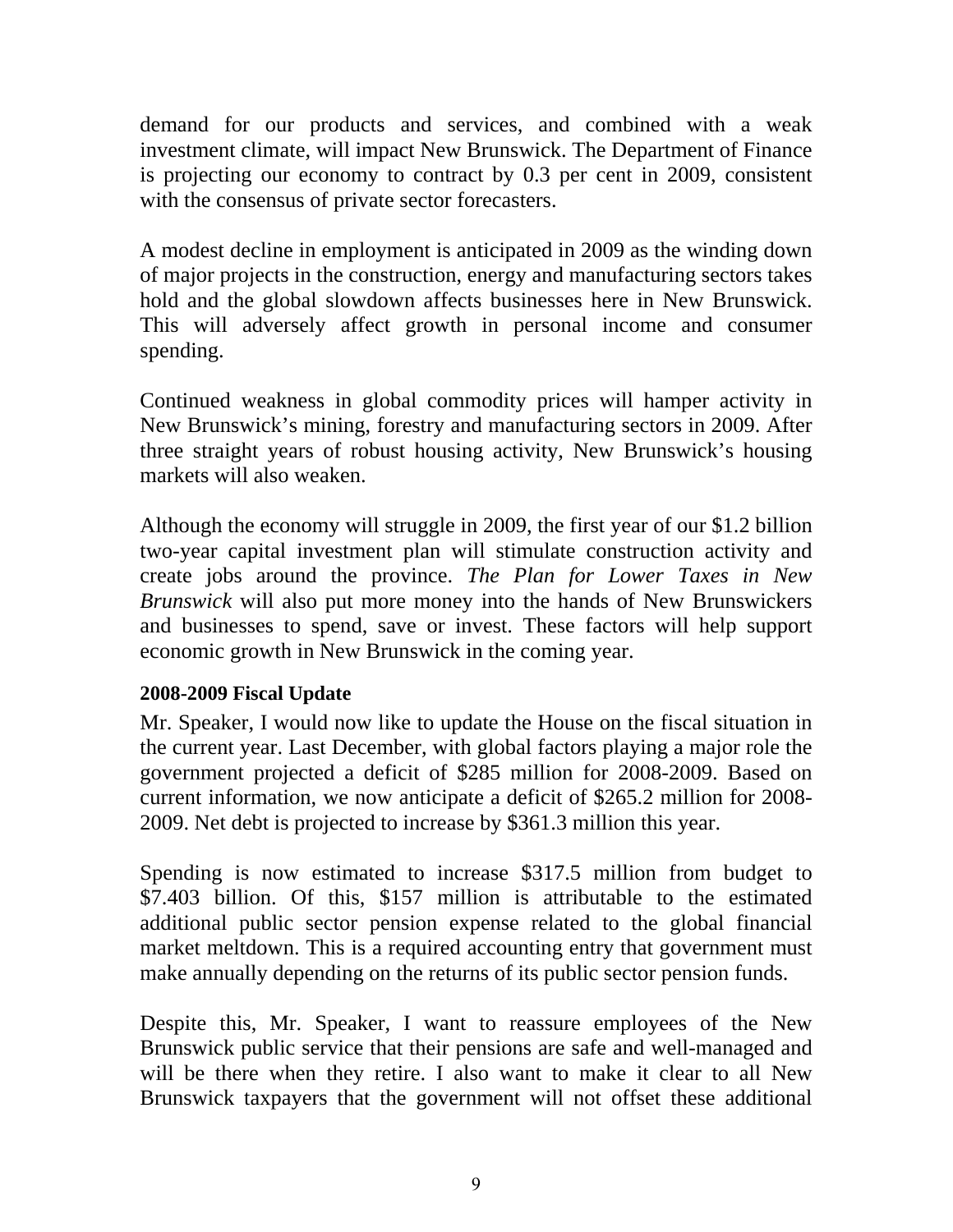<span id="page-9-0"></span>costs through reductions to other important programs and services. That would not be the right thing to do. Over the long term, the financial markets will rebound and pension plan returns will recover.

Other spending pressures include:

- Additional funding of \$62.3 million to address cost and demand pressures in health and social development;
- Disaster financial assistance of \$28.5 million, largely as a result of the spring flood;
- And additional spending of \$17.3 million on strategic economic development initiatives by the Regional Development Corporation.

Revenue is now projected to be \$7.138 billion, \$33.3 million higher than budget. Over the past few months, the province has received positive prioryear adjustments related to harmonized sales tax and personal income tax that have increased revenue in 2008-2009. These have helped offset revenue shortfalls including a significant drop of \$87 million in metallic minerals tax revenue related to the rapid fall in world zinc prices in the latter half of the year, and reduced corporate income tax revenue related to overpayments in previous years.

# **2009-2010 Fiscal Outlook**

Mr. Speaker, the implications of global economic and financial market developments on the province's fiscal situation will be more pronounced in 2009-2010.

Revenue growth in 2009-2010 will be hampered by the effects of the global slowdown on income and consumer spending, and weakened world markets and prices for New Brunswick manufacturing, forest and mining products. Revenues are estimated to decline 0.6 per cent in 2009-2010 from 2008- 2009 revised estimates to \$7.097 billion. Revenue estimates reflect *The Plan for Lower Taxes in New Brunswick* that will be announced in detail today, as well as the complete phase out of the Large Corporation Capital Tax effective January 1, 2009.

Meanwhile, spending pressures continue to increase. The impact of weakened market returns on our pension expense and the increased costs of delivering social programs are major factors affecting the province's spending plan. For 2009-2010, spending will be \$7.838 billion.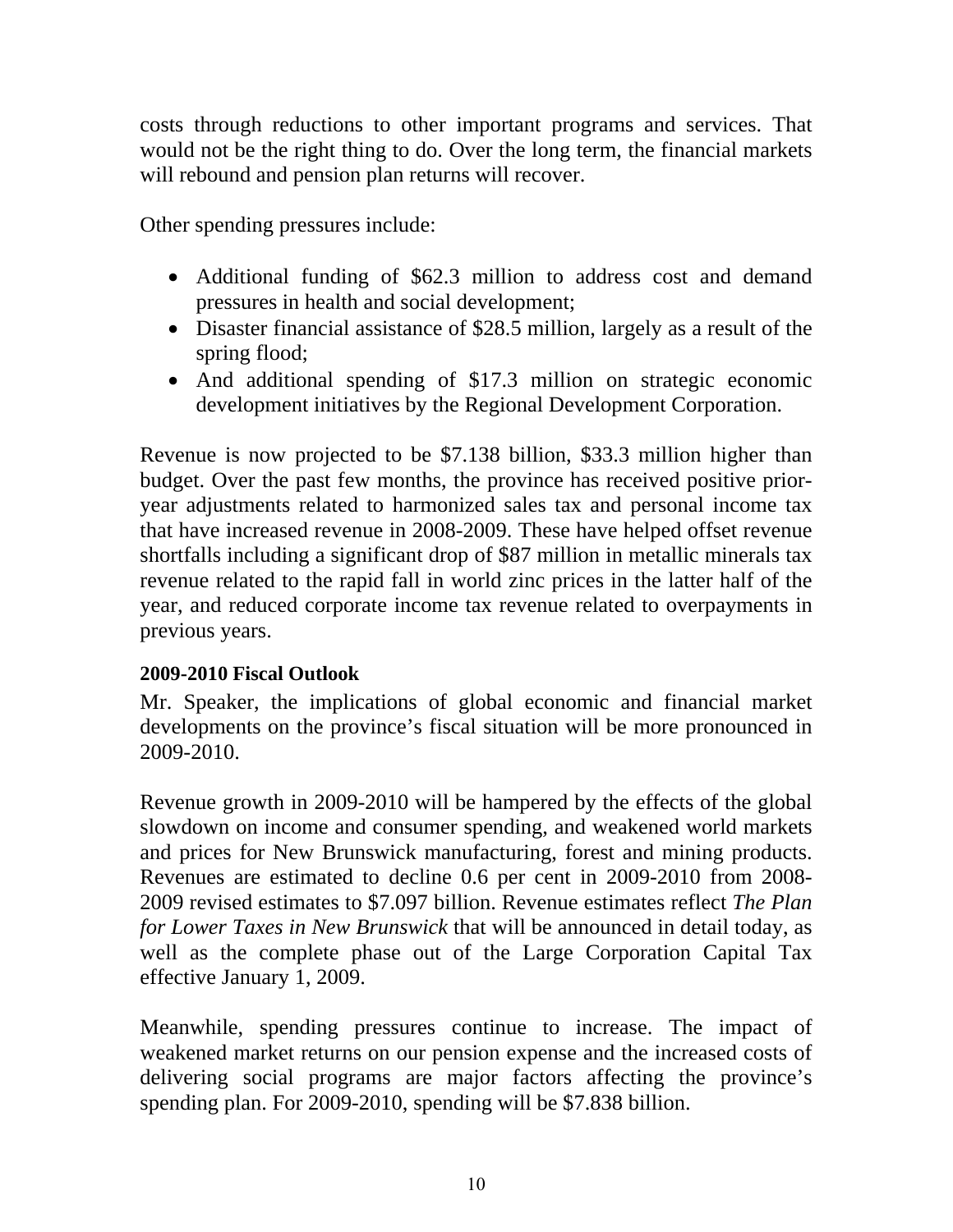<span id="page-10-0"></span>Mr. Speaker, due to weakened market returns, the province's pension expense is estimated to add approximately \$300 million in spending pressure on the province's books in 2009-2010. Excluding the extraordinary pension expense, the province is facing a deficit of \$440.9 million for 2009-2010.

Overall, the province is anticipating a deficit of \$740.9 million, with net debt projected to increase \$968.7 million.

# **Four-Year Plan to Return to Balanced Budgets**

Mr. Speaker, the government remains committed to the principles of balanced budgets and reducing the net debt-to-GDP ratio, as set out in the *Fiscal Responsibility and Balanced Budget Act*. However, in the current global economic and financial climate, we will not meet the objectives of the Act for the current four-year fiscal period 2007-2008 to 2010-2011.

The government will face significant deficits and increases in net debt as it confronts the challenges of one of the most significant global economic and financial crises in decades. We are not alone in this regard.

In the face of the economic slowdown, the government has a key leadership role to play in stimulating the economy and providing New Brunswickers with the support and confidence they need to weather the storm. It also provides us with a unique opportunity to build a stronger foundation for economic growth, recovery and future prosperity.

The government will not balance the budget this coming year on the backs of New Brunswickers by drastically cutting programs and services. That would have a significant negative effect on the economy. Returning to balanced budgets will require a multi-year strategy.

Today's budget presents a five-point plan that will achieve multiple objectives: it provides stimulus to grow our economy; it helps maintain and create jobs; it puts more money into the pockets of New Brunswickers; it increases our competitiveness; it protects essential public services; it realizes efficiencies in public service delivery; and it sets out a plan to grow the tax base and return to balanced budgets as soon as possible.

The government is announcing today a responsible four-year plan that will put us on the path towards balanced budgets by 2012-2013. It reflects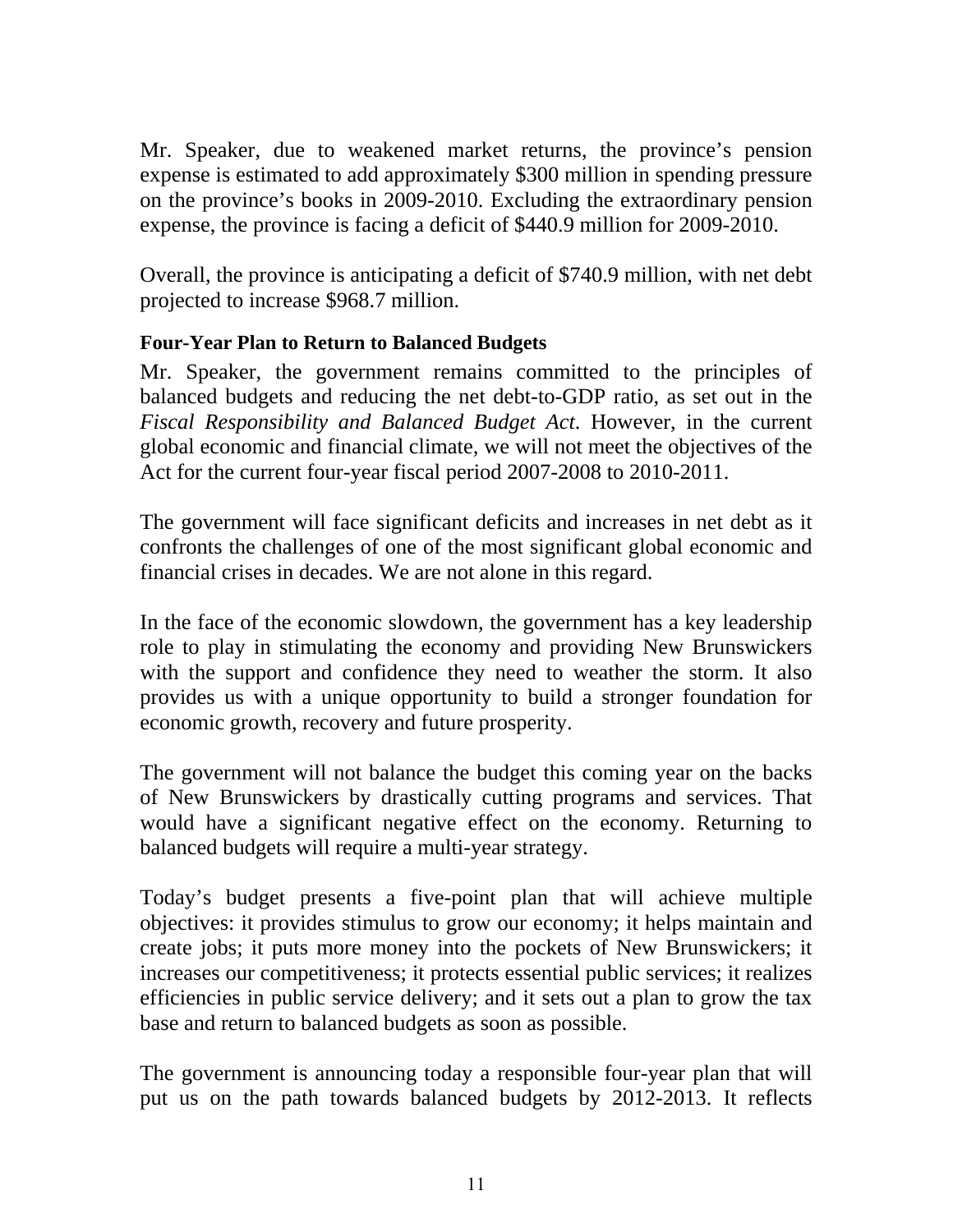revenue projections that take into consideration growth estimates for the New Brunswick economy, and corresponding spending targets that will enable the province to address its fiscal challenge within four years.

Mr. Speaker, over the next few years, revenue growth will be impacted by the economic slowdown and the rollout of *The Plan for Lower Taxes in New Brunswick*. Revenues for 2009-2010 are projected to contract by 0.6 per cent relative to 2008-2009. For 2010-2011, the province is anticipating modest growth – in the range of three per cent prior to tax relief – as the economy begins to recover. For 2011-2012 and 2012-2013, the government is projecting that revenue will return to its growth track prior to the economic downturn – in the range of five per cent prior to tax relief – as the North American economy picks up steam and as possible major energy investment projects in New Brunswick unfold.

| 2009-2010 to 2012-2013<br>(\$ millions)                                                 |                              |                              |                              |                              |
|-----------------------------------------------------------------------------------------|------------------------------|------------------------------|------------------------------|------------------------------|
|                                                                                         | 2009-2010<br><b>Estimate</b> | 2010-2011<br><b>Estimate</b> | 2011-2012<br><b>Estimate</b> | 2012-2013<br><b>Estimate</b> |
| <b>Nominal GDP Growth</b><br>Conference Board (%)                                       | 0.7                          | 5.1                          | 5.1                          | 5.0                          |
| <b>Revenue</b>                                                                          | 7,097                        | 7,220                        | 7,530                        | 7,880                        |
| <b>Expense</b>                                                                          | 7,838                        | 7,958                        | 8,040                        | 8,153                        |
| <b>Surplus/ (Deficit)</b>                                                               | (741)                        | (738)                        | (510)                        | (273)                        |
| <b>Extraordinary Pension</b><br><b>Expense</b>                                          | (300)                        | (300)                        | (300)                        | (300)                        |
| Surplus/(Deficit)<br><b>Excluding</b><br><b>Extraordinary Pension</b><br><b>Expense</b> | (441)                        | (438)                        | (210)                        | 27                           |

# **Four-Year Plan to Return to Balanced Budgets 2009-2010 to 2012-2013**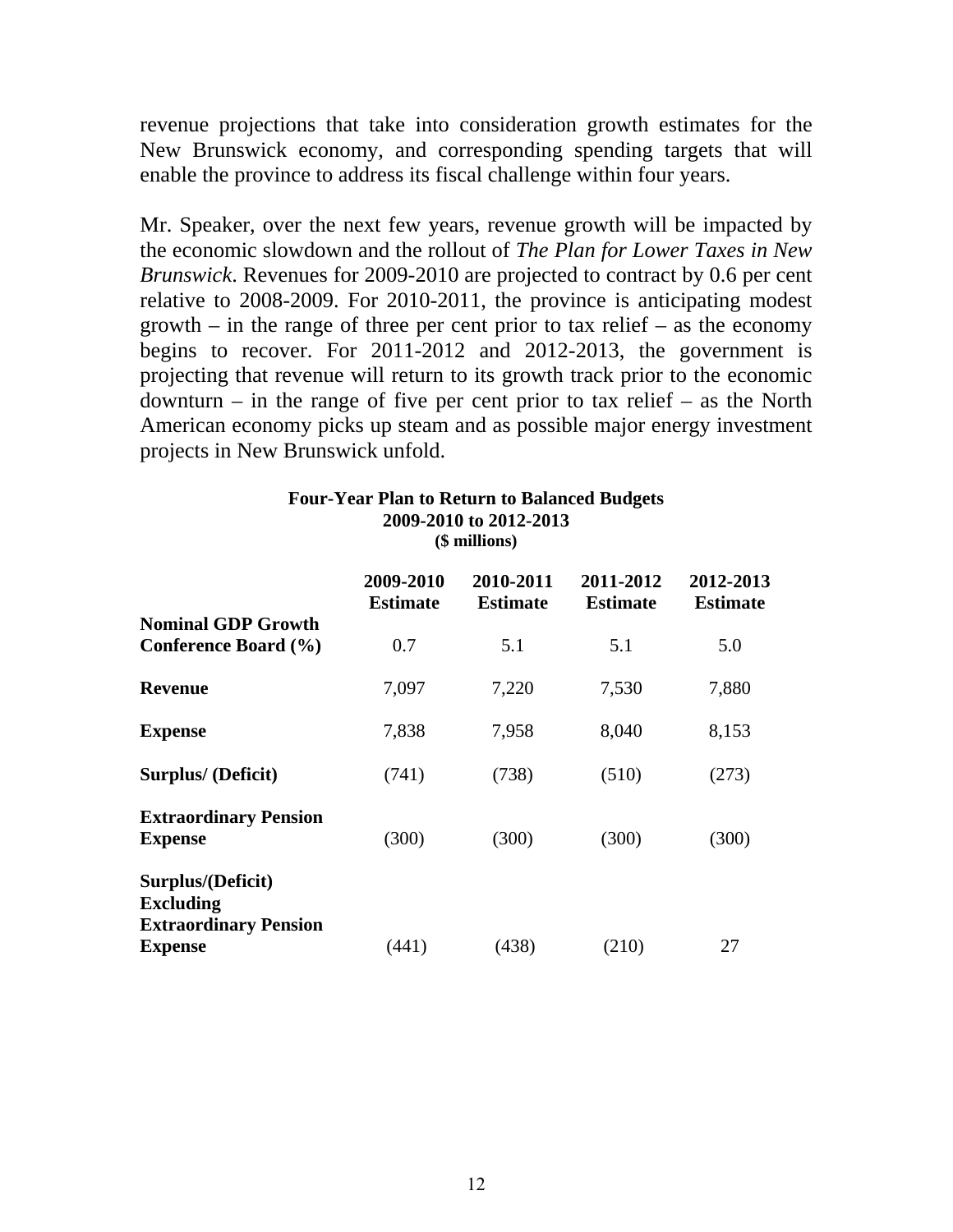For purposes of the four-year fiscal plan, the government has excluded the extraordinary pension expense of \$300 million annually that is the result of global financial market turmoil. While this expense affects the province's bottom line results, pension plans are designed for the long-term and we expect volatility in the short-term. The government is not prepared to let this extraordinary downturn in the market affect decisions that it makes on the levels of taxation and services to New Brunswickers. As a result, we have excluded it for purposes of our four-year fiscal plan.

Within this context, the government has established spending targets that will enable it to return to a balanced budget position by 2012-2013. Spending will need to be constrained to less than two per cent growth annually over the 2010-2011 to 2012-2013 period.

To achieve these spending targets, the government will need to be disciplined and responsible. It will be challenging but it is absolutely necessary. Today's budget reflects our initial measures to begin to curtail spending, with a total of \$182 million in spending and wage restraint in 2009-2010 alone. Over the next three years, government will continue to prioritize its spending and realize further efficiencies in the delivery of public services.

Mr. Speaker, the consequences of the economic slowdown and the government's economic stimulus package will contribute to increases in the province's net debt over the next number of years. The government's twoyear, \$1.2 billion capital investment plan will create jobs and grow our economy but it comes with a cost. Our lower tax plan will not only help stimulate the economy but it is vital to our long-term competitiveness and self-sufficiency. It too comes with a cost. The government has also made the conscious decision to return to balanced budgets over a four-year period, rather than undertake drastic reductions to programs and services. This is responsible fiscal management. It also comes with a cost. These are costs that the government is willing to pay to stimulate the New Brunswick economy and position it for recovery.

While the province is facing increases in its net debt and its net debt-to-GDP ratio over the next few years, we are not in uncharted waters. By the end of our four-year plan, we anticipate the net debt-to-GDP ratio to be in the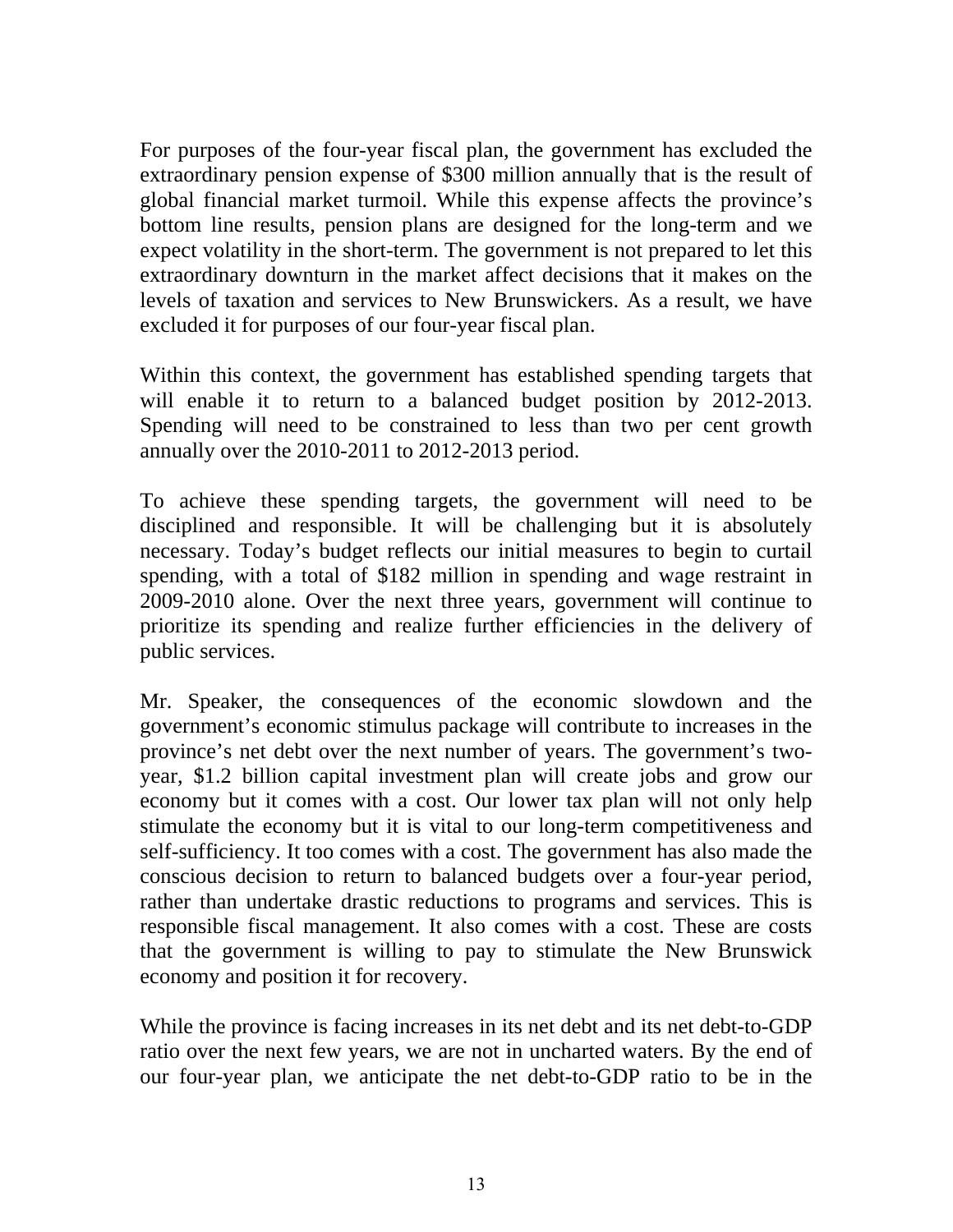<span id="page-13-0"></span>33 per cent range and declining once again. This is below levels that were commonplace in New Brunswick only a decade ago.

Mr. Speaker, our four-year plan to return to balanced budgets can also be described as a debt containment plan. As we return to balanced budgets, the resulting increase in the province's net debt will moderate. And once we return to balanced budgets, our next order of business will be reducing the province's net debt.

It is important that government have a plan and establish credible targets. That is what we are doing today. We will update this plan annually, to make certain that it reflects the economic and fiscal realities we are facing, and to ensure that government returns to balanced budgets as soon as possible.

The four-year fiscal plan to return to balanced budgets that we have outlined today will provide credit rating agencies with the reassurance that this government is serious about fiscal responsibility, managing spending, balanced budgets, and addressing net debt as we move forward.

# **\$1.2 Billion for Infrastructure and Support for Businesses**

Mr. Speaker, this government recognizes the importance of investing in strategic infrastructure if we are to stimulate, grow and diversify our economy in this time of economic uncertainty. It was a major element of our initial economic plan released in December.

At that time, the government tabled the province's 2009-2010 capital budget, the first year of a record two-year capital investment plan exceeding \$1.2 billion. In 2009-2010, the capital budget will result in an estimated 6,000 person-years of employment. My colleagues in this House have detailed many of the record-breaking investments in transportation and postsecondary education, as well as strategic investments in the K-12 school system, health care facilities, and in municipal, tourism and environmental infrastructure. These investments will not only provide a boost to the economy in these uncertain times, they will provide New Brunswickers with new and upgraded public infrastructure well into the future and put us further on the path to self-sufficiency.

This government is working aggressively with the private sector and other levels of government in encouraging additional strategic investments in the economy. In mid-February, the premier and a number of ministers met their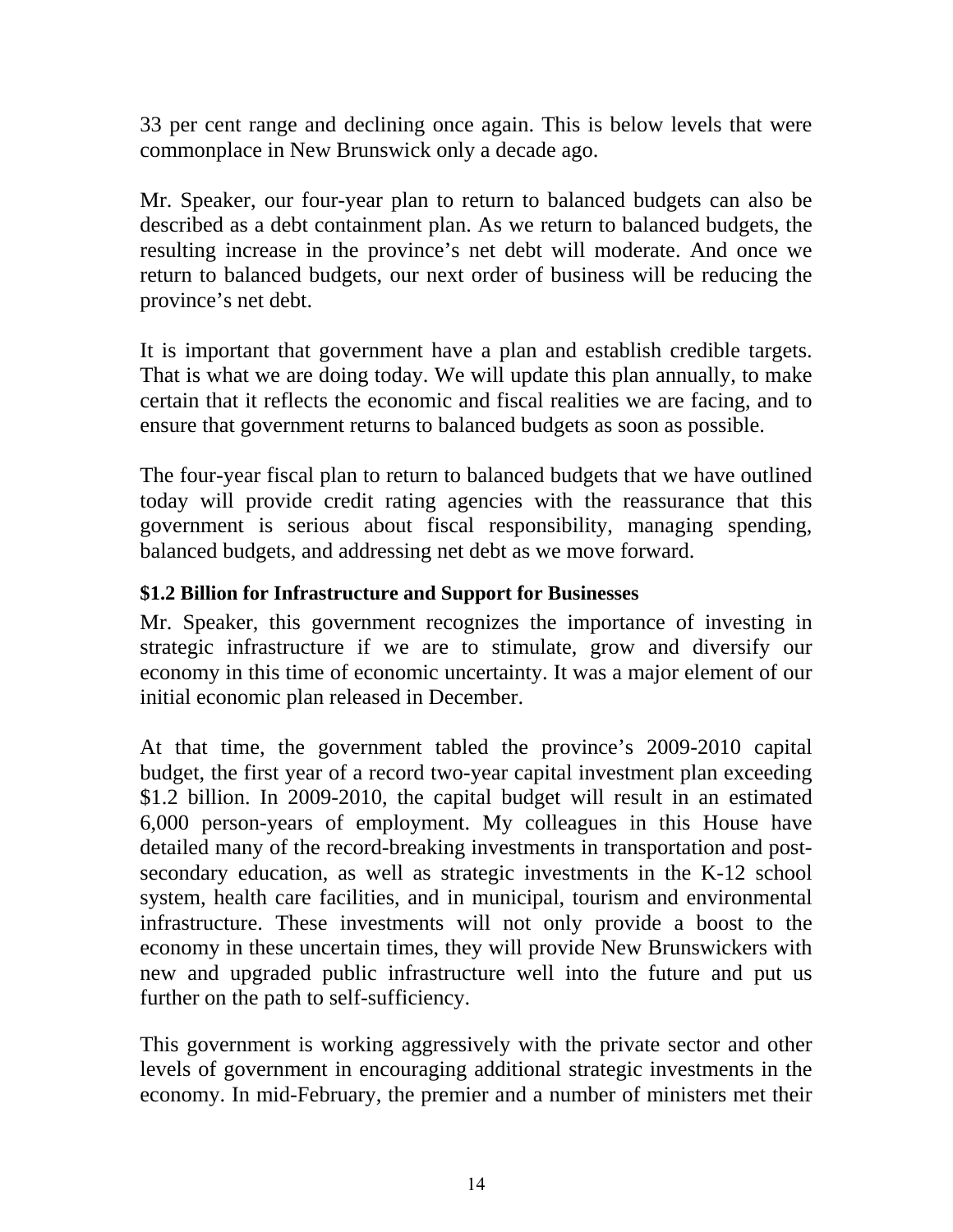<span id="page-14-0"></span>federal counterparts in Ottawa. The government made it known that it is ready to partner with the federal government in order to access funding announced in the recent federal budget. The province continues to be engaged in discussions with the federal government to leverage as much funding as possible for investments in projects that we have already announced or new projects that would benefit our province. New Brunswick will continue to pursue its fair share and work with other parties to further enhance our infrastructure and improve the long-term competitiveness of our economy for the benefit of all New Brunswickers.

Access to capital is one of the keys for businesses to grow and invest to become more competitive. The current global financial crisis has led to many firms not having access to traditional capital markets or financial institutions. This government will help ensure that New Brunswick businesses with good financial histories and solid business plans are able to access the capital they need to grow, create jobs and strengthen the provincial economy.

# **The Plan for Lower Taxes in New Brunswick**

Mr. Speaker, the government committed to lower taxes in its December economic plan. Today, I am pleased to announce *The Plan for Lower Taxes in New Brunswick*, to be phased in between 2009 and 2012, that will result in \$143.5 million in tax savings for New Brunswick residents and businesses in 2009-2010 alone, growing to \$380.2 million by 2012-2013. This is an unprecedented plan for lower taxes in New Brunswick and provides the largest one-time tax reduction package ever introduced in New Brunswick.

The fundamental purposes of providing tax relief for New Brunswick individuals and businesses are:

- To leave more money in the pockets of New Brunswickers to save, invest and spend as they choose;
- And to help New Brunswick companies stay in the province and grow, and to attract outside investment, creating meaningful jobs for our children to remain or return to work right here in New Brunswick.

Combined with the long-term benefits, *The Plan for Lower Taxes in New Brunswick* provides economic stimulus during these challenging times. The lower taxes provided in this budget will help maintain and create jobs for our residents, and grow the tax base to enable the province to maintain and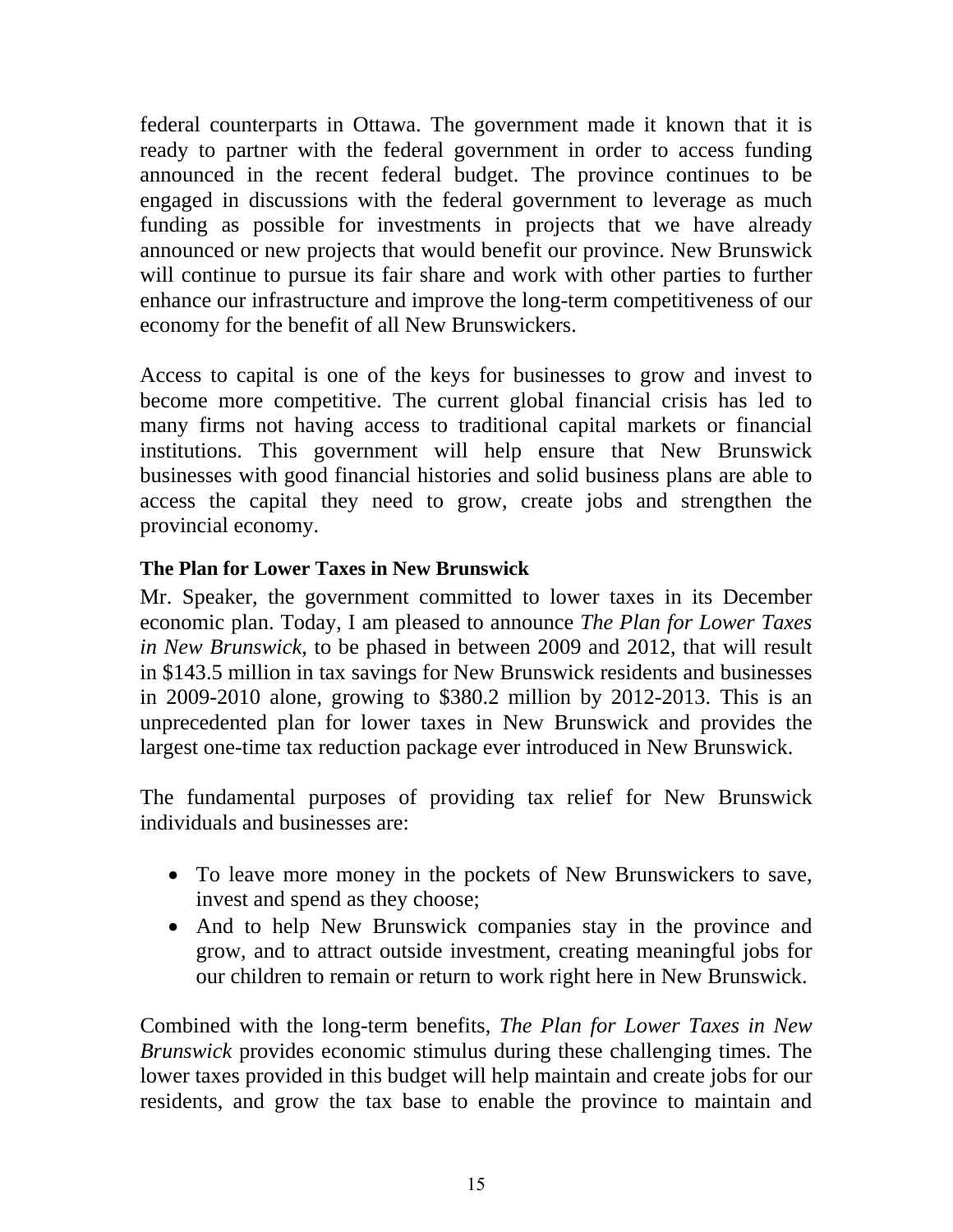<span id="page-15-0"></span>enhance important public services such as health care, education and social programs.

# **Lower Personal Income Taxes**

Mr. Speaker, today's budget reflects a four-year plan to reform the province's personal income tax system that will result in considerably lower taxes for New Brunswickers. These tax reductions will improve the province's overall competitiveness and will help to attract higher paying jobs and highly skilled workers to the province.

The cornerstone of our personal income tax reform plan is the move from the existing four-rate, four-bracket structure to a two-rate, two-bracket personal income tax structure. By 2012, the existing four-rate personal income tax structure will be replaced with two rates of nine per cent and 12 per cent. The new two-rate system is more supportive of income growth and job creation and is also less complicated. It will result in personal income tax savings of \$118 million in 2009-2010 and an estimated \$323 million by 2012-2013.

Mr. Speaker, the government is also implementing measures that will provide tax relief to low and middle-income earners. Currently, the Low-Income Tax Reduction is phased out at five per cent of income. For 2009 this will be reduced to four per cent and subsequently it will be phased out at three per cent, providing \$13 million in tax relief to low and middle-income individuals and families annually.

Today's budget announces that the Low-Income Seniors' Benefit will be enhanced by increasing the benefit amount from \$200 to \$300 in 2009, and the government will fulfill its *Charter for Change* commitment by increasing the Low-Income Seniors' Benefit to \$400 in 2010. This measure will provide additional tax relief of \$3.5 million in 2009-2010, rising to \$7.4 million for 2010-2011.

In order to attract and retain the skilled workers that New Brunswick requires to grow its economy, the 2009-2010 Budget is also enhancing the Tuition Rebate by doubling the maximum lifetime rebate from \$10,000 to \$20,000 and the maximum annual rebate from \$2,000 to \$4,000. The estimated additional savings to New Brunswick individuals is \$2 million in 2009-2010. The enhancements to this program will make New Brunswick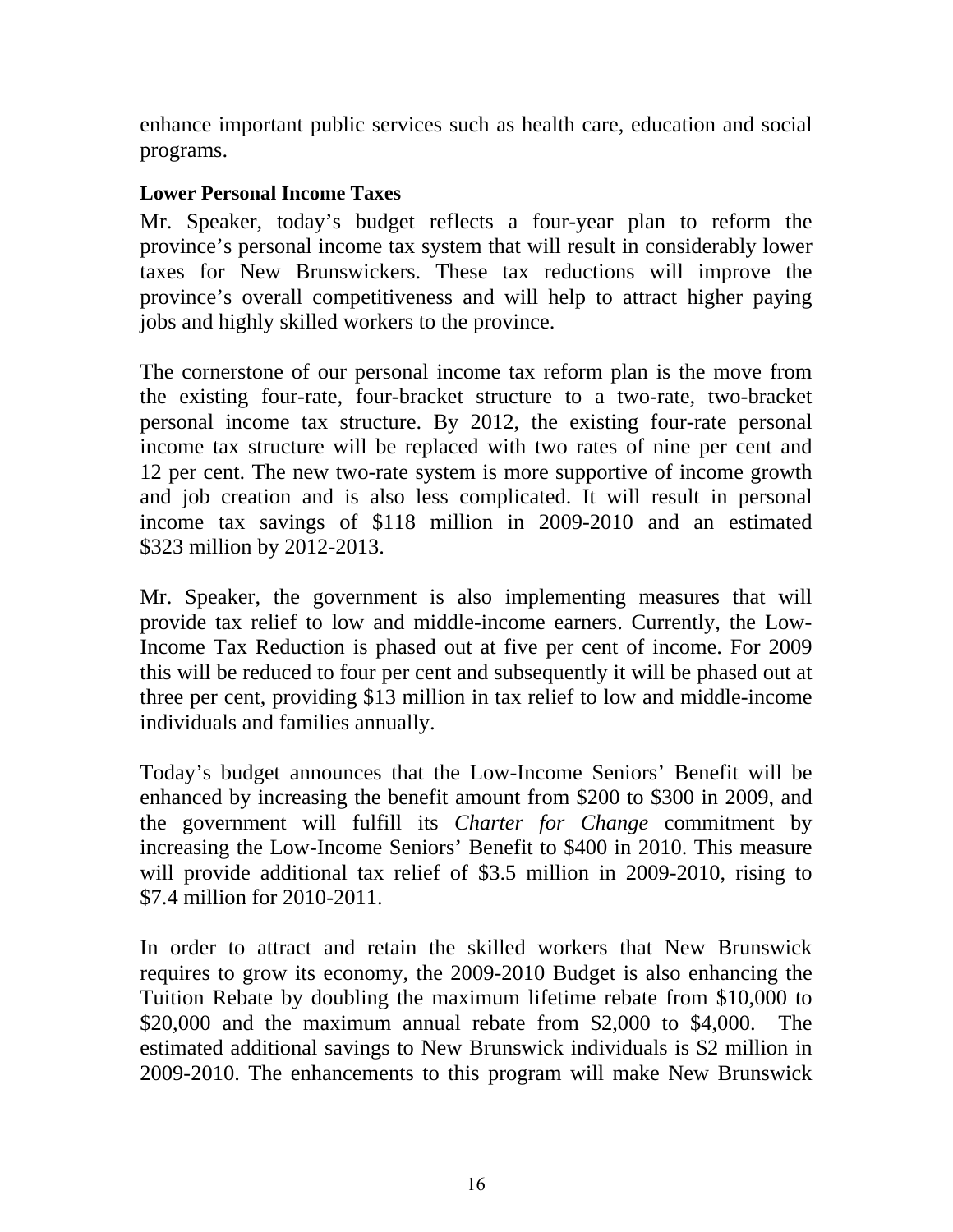<span id="page-16-0"></span>more attractive to students facing higher tuition costs, including those in health care professions.

Taxpayers paying medical or disability-related expenses on behalf of a dependent relative may claim those expenses under the medical expense tax credit. Currently, the maximum eligible amount that can be claimed on behalf of such a dependent relative in New Brunswick is \$5,000. With this budget, we are doubling this eligible maximum to \$10,000, effective for the 2009 taxation year.

#### **Lower Taxes for New Brunswick Businesses**

Today's budget also announces tax relief for New Brunswick businesses totaling an estimated \$20 million in 2009-2010, growing to \$44 million by 2012-2013.

To assist New Brunswick in becoming much more attractive for businesses to invest, grow and create more jobs, the general corporate income tax rate will be reduced from 13 per cent in 2008 to eight per cent in 2012. A New Brunswick general corporate income tax rate of eight per cent will surpass the federal government's target for provinces to reduce corporate income tax rates to 10 per cent by 2012 and will make it the lowest rate in the country based on known provincial rates. Effective July 1, 2009, the general corporate income tax rate will decline from 13 per cent to 12 per cent, providing an estimated \$6 million in tax relief for New Brunswick businesses in 2009-2010. The general corporate income tax rate will be lowered each July 1 until the rate reaches eight per cent on July 1, 2012, providing \$37 million in tax relief in 2012-2013.

This budget also provides additional tax relief for the small business sector. The measures announced today not only provide direct tax savings, they improve the access to capital for small and medium-sized enterprises.

Effective January 1, 2009, the small business limit will be increased from \$400,000 to \$500,000. With this increase, New Brunswick will now be tied for the highest small business limit in Canada. It is estimated that this measure will put approximately \$1 million back into the hands of small businesses across the province.

A large portion of New Brunswick small businesses are not incorporated and their income is taxed as personal income. This means that the significant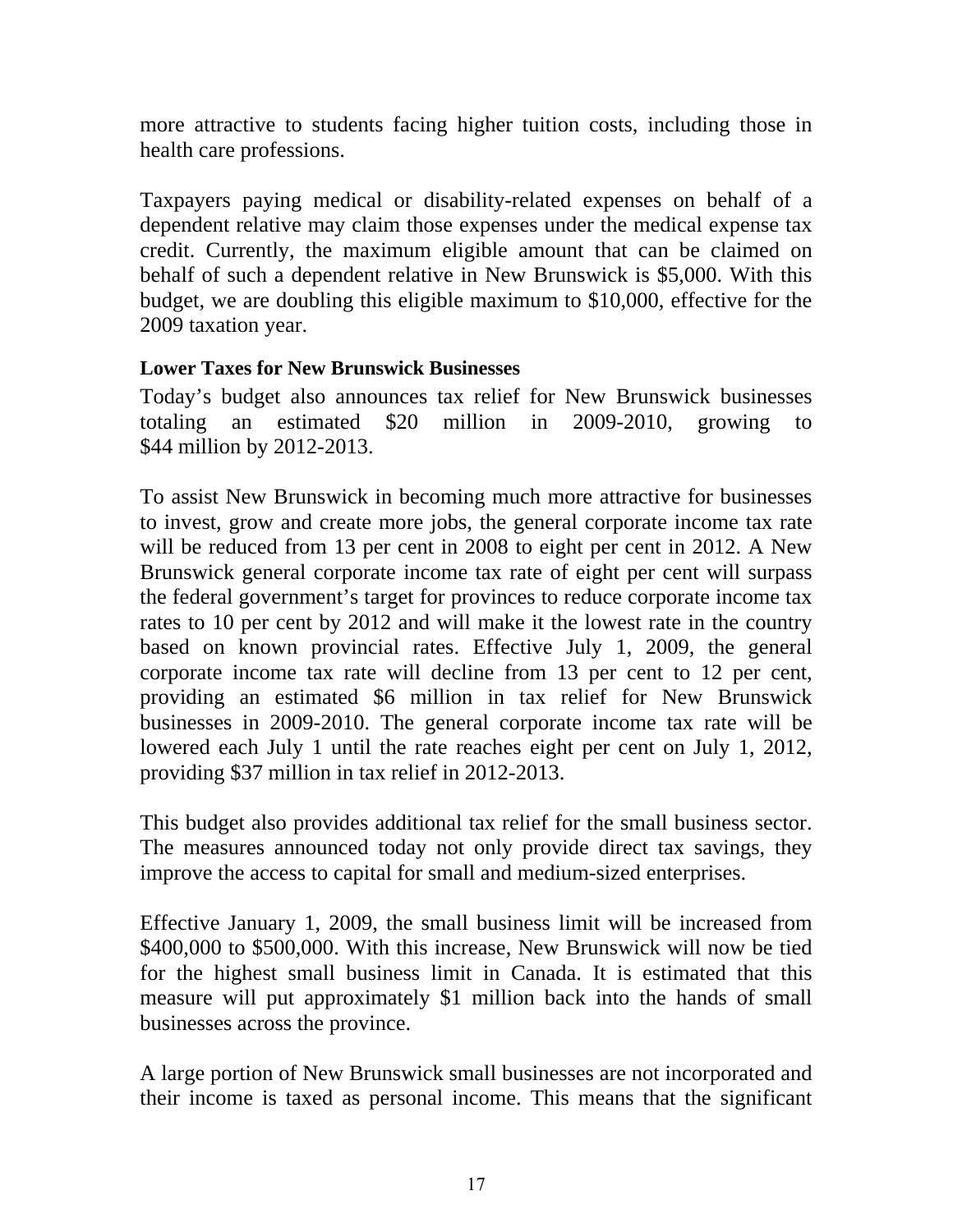cuts being made to personal income tax will have a very positive effect on small business in the province, allowing them to keep more of their money to re-invest in their businesses and grow and create more jobs.

Also, to help encourage investment by New Brunswickers in New Brunswick small and medium-sized businesses, the budget provides the following measures. First, effective for investments made after March 17, 2009, the Small Business Investor Tax Credit will be enhanced by increasing the maximum investment eligible for the credit from \$80,000 to \$250,000. This increases the maximum tax credit from \$24,000 to \$75,000 per year. There will also be amendments to allow a larger number of investors to participate in an investment project.

Second, the Labour Sponsored Venture Capital Tax Credit (LSVC) will be enhanced by increasing the tax credit rate from 15 per cent to 20 per cent and doubling the maximum investment that qualifies for the LSVC tax credit from \$5,000 to \$10,000. These measures will apply to shares purchased after March 17, 2009. To ensure that small and medium-sized businesses gain the maximum benefit from these enhancements, amendments will be made to provide for timely and greater investment of LSVC dollars in New Brunswick.

Together, these two measures will provide additional tax relief worth \$3 million in 2009-2010, and this will double by 2012-2013. The initial benefits of these credits flow to individuals; however, the real benefit is improved access to capital for small and medium-sized businesses.

Mr. Speaker, one of the key pillars of our *Charter for Change* is in stimulating the development of New Brunswick as an energy hub. Today, I am announcing that this government will introduce an incentive for the energy sector to help encourage growth in this critical component of the economy. Government will consult with industry and it is government's plan to provide this incentive for qualifying projects as support to the energy hub by the 2010 taxation year.

Given the on-going challenges in our important forestry sector, I am also announcing today that the High Energy Use Tax Rebate will be extended for an additional year and a Forestry Industry Investment Tax Credit will be offered for one year. The High Energy Use Tax Rebate, available to pulp and paper mills to offset rising energy costs, will be extended until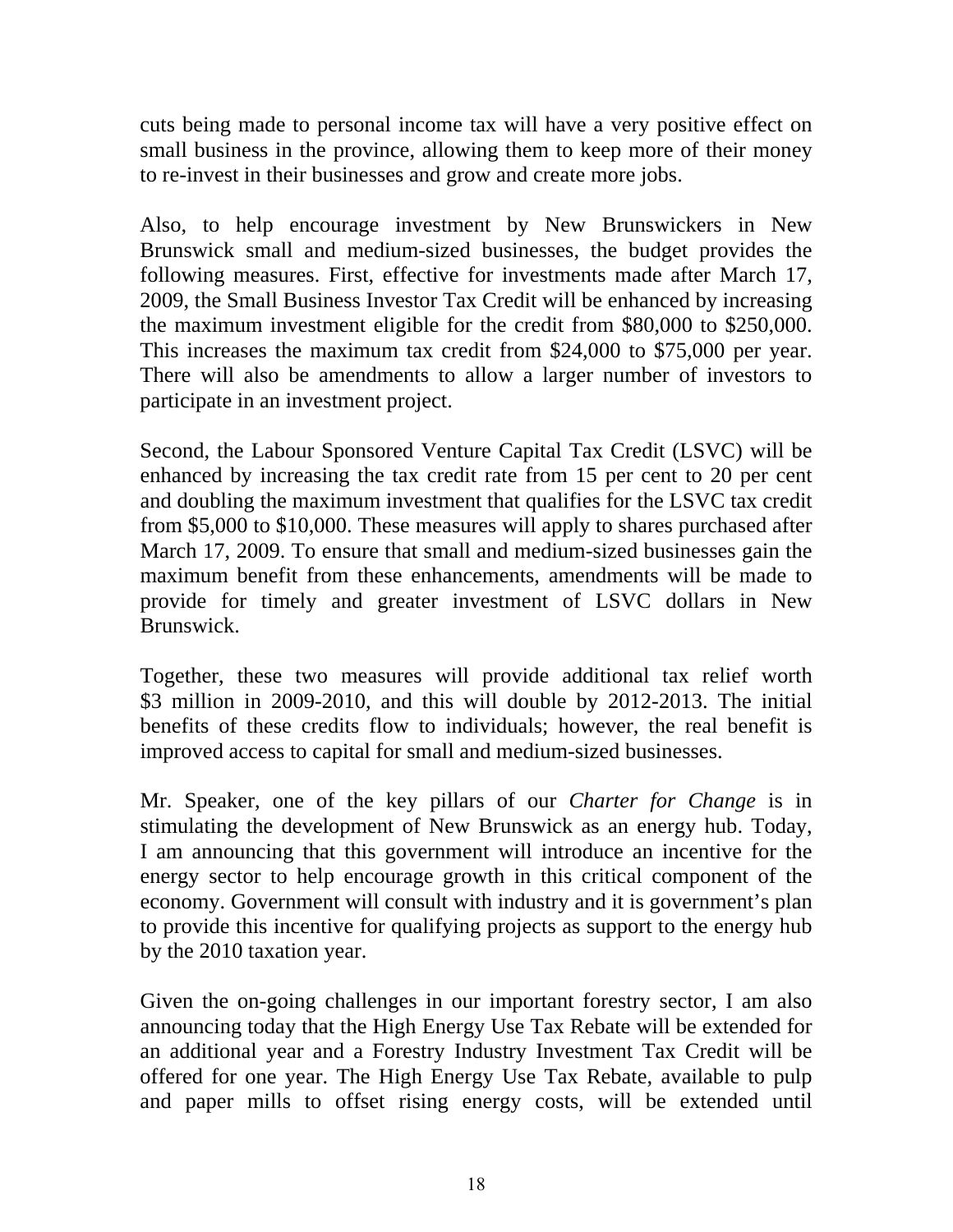<span id="page-18-0"></span>March 31, 2010 and will provide an estimated \$5 million in assistance to help offset energy cost increases of up to three per cent over the previous year. The Forestry Industry Investment Tax Credit will provide for a rebate of 50 per cent of capital investments in qualifying manufacturing and processing equipment that will offset a maximum of 50 per cent of provincial property taxes paid. This credit will provide an estimated \$5 million in assistance to qualifying forestry companies across the province in 2009-2010.

Mr. Speaker, the tax measures I have announced today will considerably improve New Brunswick's competitiveness and will move us forward on our self-sufficiency plan. They will also help stimulate the economy and position us for even stronger economic growth as we recover from the current economic slowdown.

# **Property Tax Accountability**

Mr. Speaker, the issue of escalating property tax revenues has become an increasing concern for many New Brunswickers in recent years. To help address the issue and make property tax revenue increases more transparent, this budget introduces a mechanism to improve the accountability to taxpayers for both provincial and municipal property taxes.

Under this mechanism, municipalities and the province will continue to benefit from increased property tax revenues from growth in the assessment base associated with:

- New construction;
- And market value increases up to inflation.

However, to gain access to the revenues associated with assessment base growth exceeding the total for new construction, plus the market value increase up to inflation, each municipality and the province will be required to put any proposed tax increase forward publicly at municipal council or the Legislature. The mechanism will not apply when assessment bases decline. It is important to note that this mechanism applies to municipal and provincial property tax rates; it does not affect assessments for individual properties.

Mr. Speaker, today I have tabled a document entitled *The Plan for Lower Taxes in New Brunswick*. This document provides additional details on the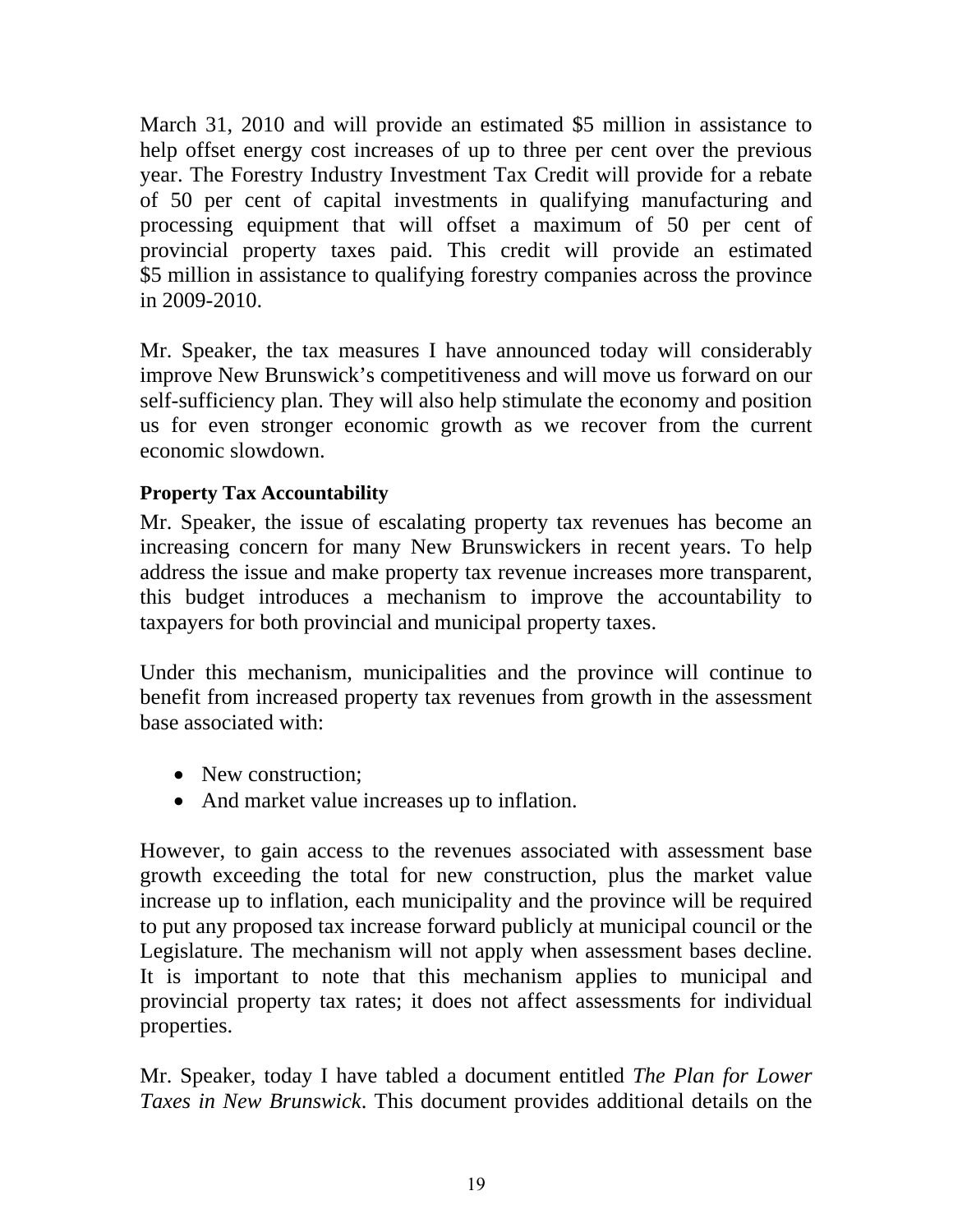<span id="page-19-0"></span>tax measures I have outlined. I want to assure New Brunswickers that I will introduce legislation covering all aspects of the entire four-year plan including the rate reductions for both personal and corporate income taxes during this session of the Legislature. This means that *The Plan for Lower Taxes in New Brunswick* will be fully implemented and provides the largest one-time tax reduction package ever introduced in New Brunswick.

#### **Investing in Priorities Including Health and Education**

Mr. Speaker, I would now like to talk in further detail about the 2009-2010 spending plan. Today's plan includes continued funding to support essential programs and services including those that the government has introduced over the past two and a half years. It includes some new, strategic investments. And it reflects year one of our multi-year initiative to manage public sector spending more efficiently and effectively.

Despite the current economic conditions, it is important that we not lose sight of our objectives, our goals and our priorities. In these difficult times, government must prioritize and focus its spending in order to maintain fiscal responsibility.

For 2009-2010, the ordinary account budget for the Department of Health will increase by \$65 million over revised 2008-2009 estimates, to a record \$2.3 billion. This includes increased funding levels for the New Brunswick Prescription Drug Program and Hospital Services.

Mr. Speaker, the government is increasing the New Brunswick Prescription Drug Program dispensing fee for the first time in seven years. Retroactive to January 1, 2009, the dispensing fee will be increased by \$0.50, with a second increase of \$0.50 effective September 1, 2009. Today's budget invests \$2.5 million to support this program.

Pharmacists are essential primary care providers to New Brunswickers and are supporting several new initiatives including Pharmacists Prescribing, implemented in October 2008, and work on developing a Medication Review Program.

A coordinated and integrated provincial trauma system will ensure the timely availability of high-quality trauma care to all citizens of New Brunswick. The government will invest \$2.5 million in 2009-2010 to hire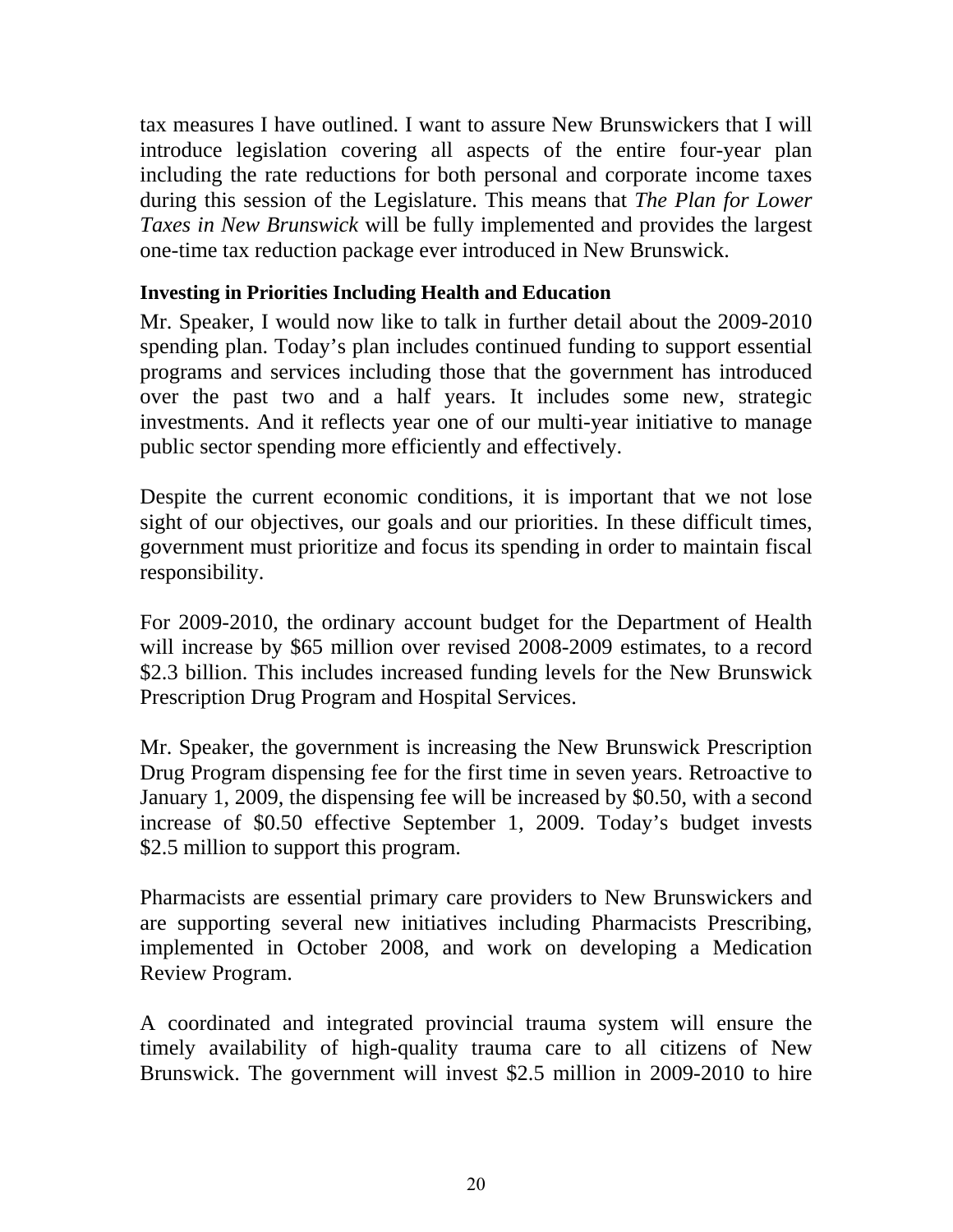and train staff to support this initiative and establish a registry and a 1-800 phone line.

Since taking office, the government has made significant investments in our social safety net and senior care. Today is no different.

Today's budget supports *Be Independent. Longer*, our 10-year strategy to strengthen the long-term care system and to help seniors live independently for as long as possible. New or enhanced investments in strategic initiatives in long-term care include:

- An additional \$1.6 million for continued investments to improve access to long-term care services, such as enhanced home support beds, and subsidized home support services to a maximum of 336 hours per month;
- \$3 million for the opening of two new 72-bed nursing homes in Riverview and Quispamsis this fiscal year;
- And to further recognize the value of the work and contribution of inhome support workers, this budget includes \$2.2 million to increase the hourly rate paid to home support agencies from \$13.61 per hour to \$14.26 per hour, effective April 1, 2009.

For individuals with disabilities, the provision of care services and access to essential equipment will be improved with a \$1 million investment to enhance health benefits for eligible individuals who require ventilation devices.

Mr. Speaker, all around the province, New Brunswickers are talking about preventing and reducing poverty. Through the Poverty Reduction Initiative, more than 1,500 citizens have already reflected on the issues and suggested creative ideas on how individuals, community organizations, business and government can collaborate to address poverty. Although the responsibility for action will not rest solely with government, we do recognize that action will be required. This budget also includes \$2.8 million towards poverty reduction in the coming year.

Recognizing the vital importance of better protecting children and enhancing services for families, this budget includes \$1.4 million for child welfare services to continue to support the redesign of the child protection system. This budget also includes \$800,000 in additional operating funding for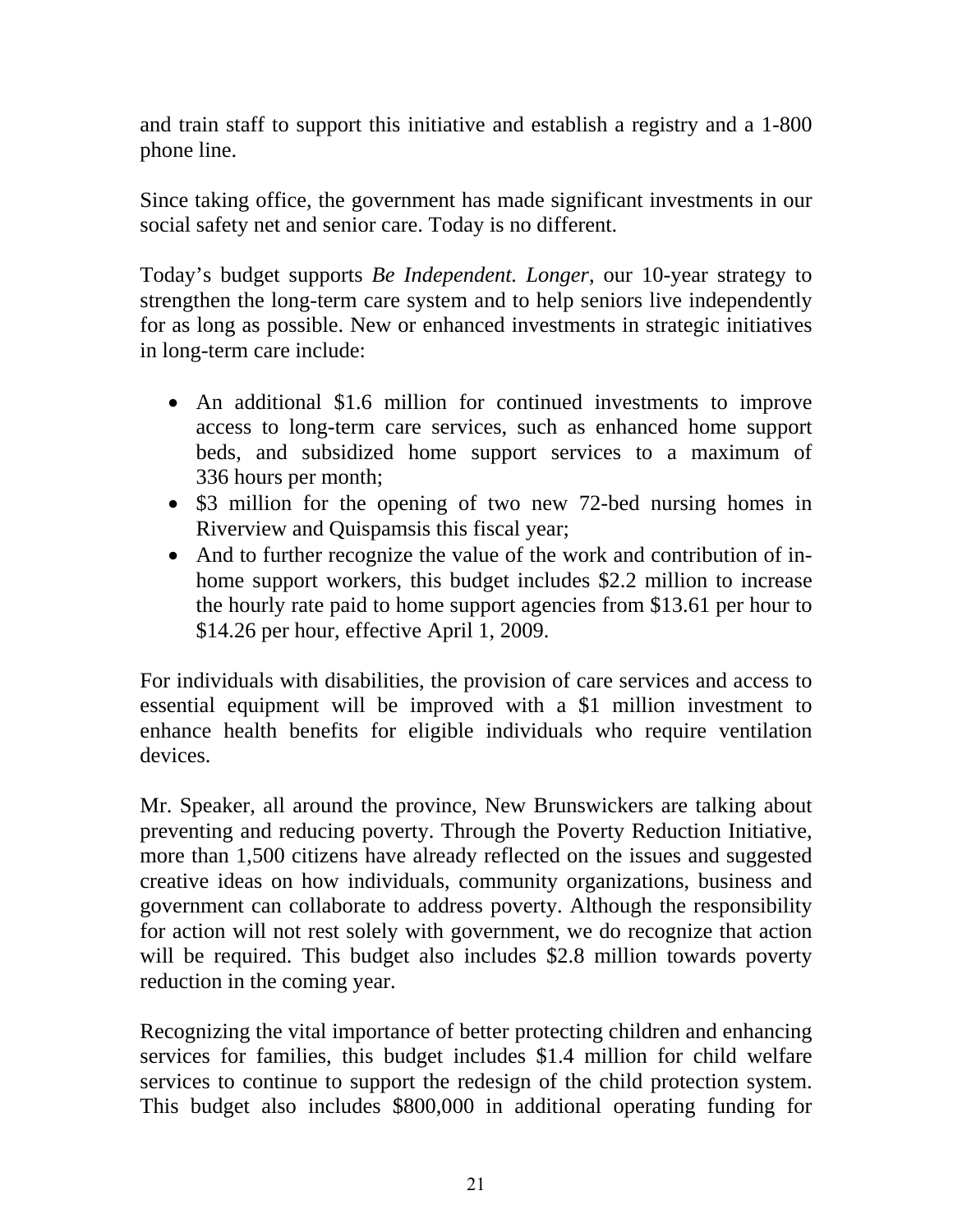23 grant-funded children's residential facilities in the province that support youth with specialized and complex needs.

Mr. Speaker, the Department of Post-Secondary Education, Training and Labour ordinary account budget will increase by \$32.9 million over revised 2008-2009 estimates to \$298.2 million.

In June 2008, this government released *Be inspired. Be ready. Be better. The Action Plan to Transform Post-Secondary Education in New Brunswick* to ensure that post-secondary education in New Brunswick is affordable and accessible. The 33 actions included in the plan represent our commitment to ensure the post-secondary system meets our goal of better preparing our citizens for tomorrow's economic and social challenges.

The action plan provided specific direction regarding community colleges, universities, student debt and overall system coordination, and the initiatives which I am announcing today will accelerate putting the plan into action. In the past few months since the plan was released, we have already announced a record-breaking \$160 million in capital investments in universities and community colleges.

We have also committed to respect linguistic duality in post-secondary affairs and announced that the head office for the francophone Collège communautaire du Nouveau-Brunswick will be in Bathurst, and the head office for the anglophone New Brunswick Community College will be in Fredericton.

I am pleased to announce today that we are investing \$20 million in Phase Four of the University Infrastructure Trust Fund, bringing our total contribution to \$55 million since its establishment.

This afternoon, we are further demonstrating our commitment to postsecondary education in New Brunswick by investing \$25.9 million to transform our current system.

To continue paving the road to a re-profiled community college network with a modern and autonomous system, we are adding 500 community college seats in 2009-2010, bringing to 940 the number of new seats we have added in the last two budgets. We are also providing extra funds for additional apprenticeship training and support.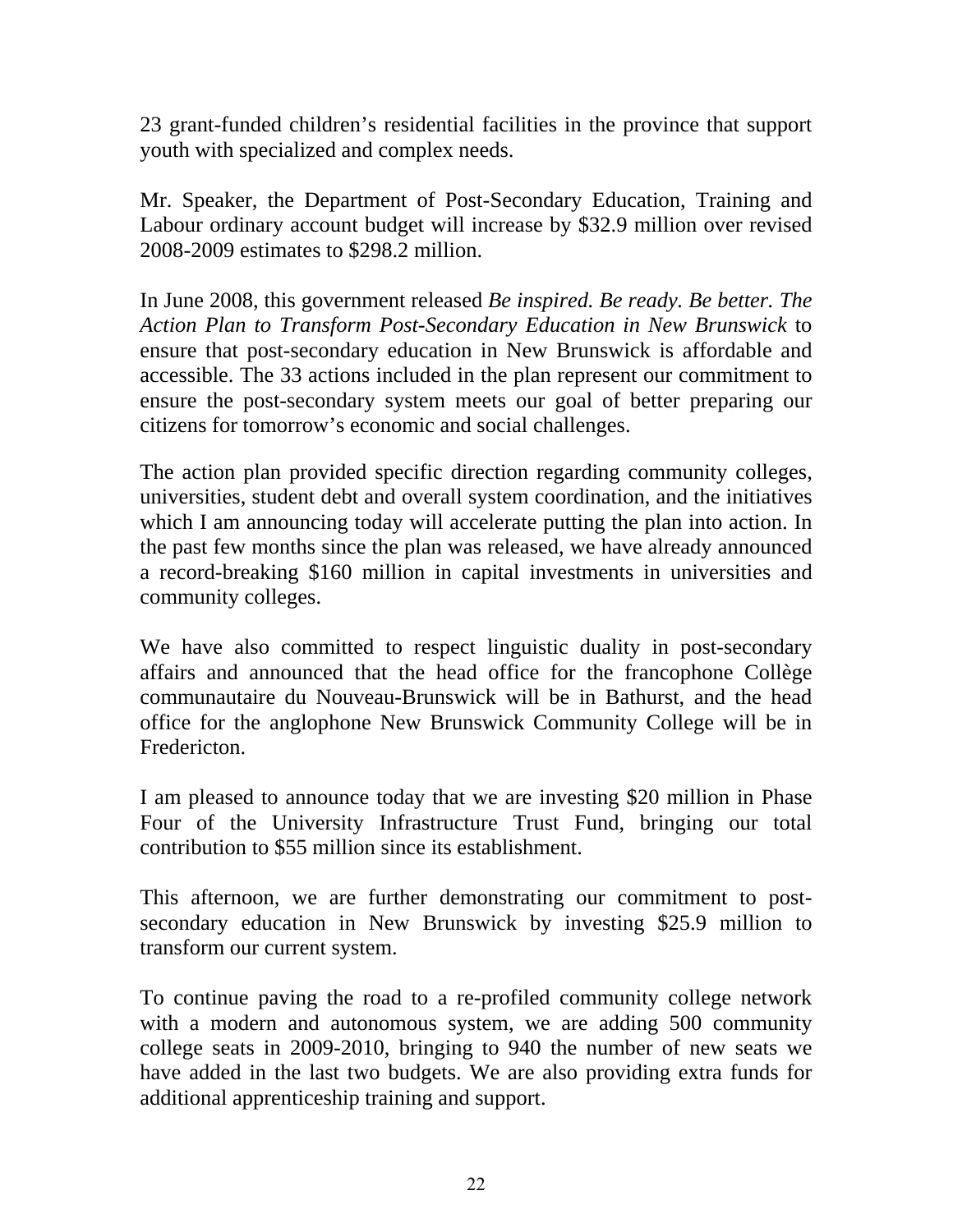Mr. Speaker, we all know that the cost of a university education has been out of reach for many New Brunswickers. To help ease the burden on our students, I am proud to inform the House that this government will work with the province's four publicly-funded universities to ensure there is no increase in tuition costs for a second consecutive academic year in 2009- 2010.

We are also redirecting funding for the one-time \$2,000 grant for full-time, first-year students entering a publicly-funded university to initiatives that help more students. In order to help curb student debt loads, we are implementing the Debt Reduction for Timely Completion Benefit. This measure will assist graduates with a high student debt who complete their program of study at a publicly-funded post-secondary educational institution within the program's established timeline. This means that up to 100 per cent of their provincial student loan in excess of \$26,000 will be forgiven for a first undergraduate degree, certificate or diploma earned after April 1, 2009. This initiative, Mr. Speaker, will help shift the current New Brunswick average student debt of \$34,000 closer to the national average of \$24,000.

Another new initiative aimed at helping graduates who struggle to repay their student loans is the availability of the new Repayment Assistance Plan, also known as RAP. Mirrored from the federal Repayment Assistance Plan, the program provides for both income-based repayment options and forgiveness of loan balances that are outstanding after 15 years of repayment.

With these measures, in combination with the enhanced Tuition Rebate that I announced earlier today, the government is taking action to address the important issues of the cost of post-secondary education and student debt.

Mr. Speaker, this budget contains an additional \$6 million to further advance *The Action Plan to Transform Post-Secondary Education in New Brunswick*. We will dedicate \$3 million to improving access and increasing participation in post-secondary education to ensure the system is more responsive to the needs of students, particularly from groups currently underrepresented in post-secondary education.

The remaining \$3 million will be invested in specific measures outlined in the action plan, focusing on four priority areas: international student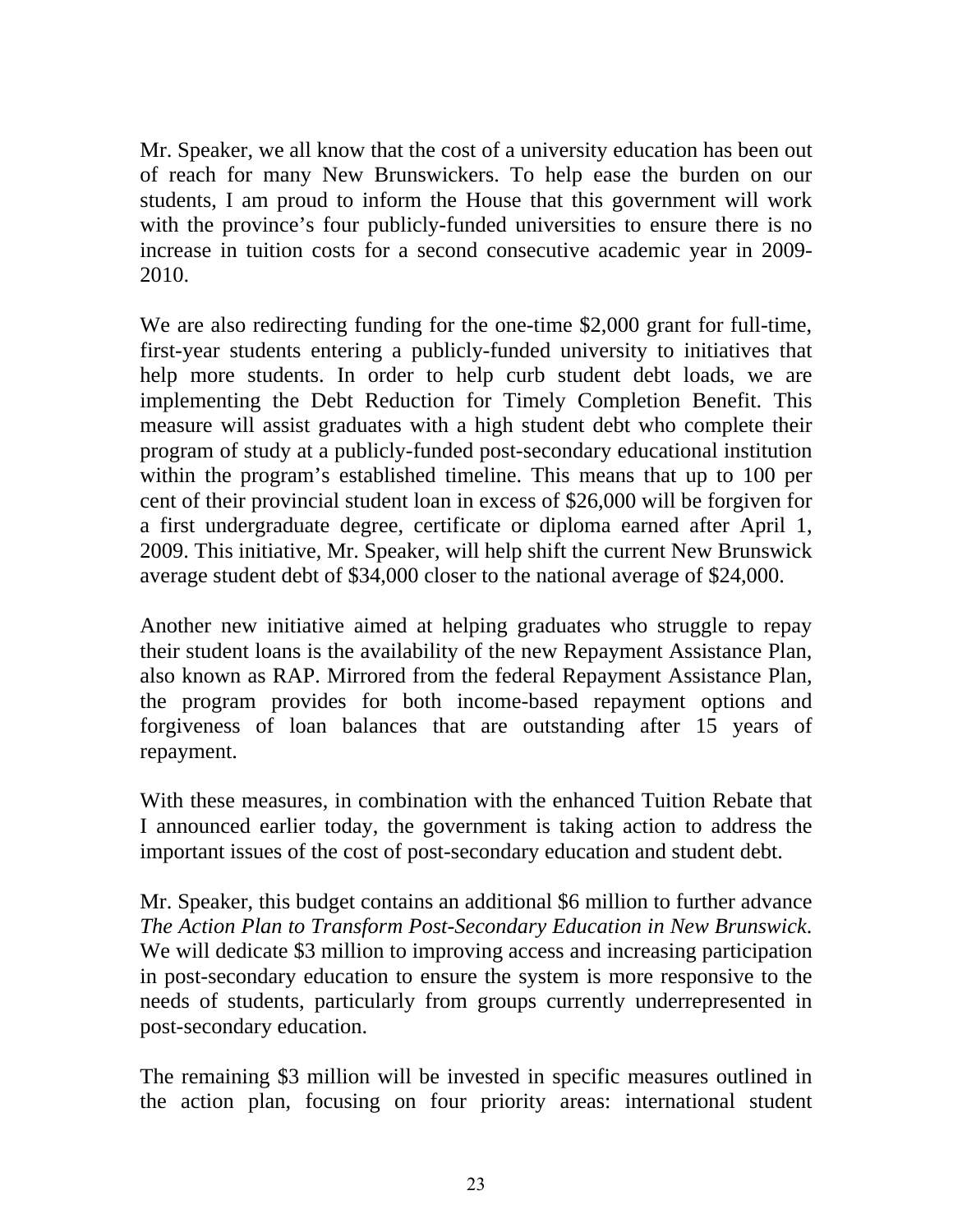<span id="page-23-0"></span>recruitment; improved credit transferability; increased research and graduate studies; and collaboration between universities, community colleges and communities.

In addition, the ordinary account budget for the Department of Education will reach a record \$963 million in 2009-2010, providing quality education services in our K-12 school system.

Mr. Speaker, investment in strategic infrastructure to move us toward our goal of self-sufficiency is more than bricks and mortar, water systems and highways. Having access to high-speed Internet across all areas of the province is important to our economic development. Approximately 10 per cent of businesses and homes in the province, mostly located in rural or low population density areas, do not currently have high-speed access.

In partnership with New Brunswick-based Barrett Xplore Inc., today's budget includes \$8 million as part of a \$13 million two-year commitment towards the cost of building the necessary infrastructure to deliver highspeed Internet by July 2010 to those who do not currently have access. This will create jobs and encourage the use of the technology by allowing people to work from home, provide access to on-line learning opportunities and help small businesses grow and compete. New Brunswick will be one of the first jurisdictions in North America to provide such comprehensive access.

Our government recognizes that securing and diversifying the supply of wood from Crown lands is vital to the long-term survival of the forestry industry in many communities across the province. This budget contains an additional investment of \$4.7 million in Crown land silviculture beginning in 2009-2010, bringing our annual investment in this program to \$26 million. The government is committed to working with the forest industry on developing performance measurement and accountability standards related to silviculture operations on Crown land.

# **Responsible Management of Government Expenditures**

Mr. Speaker, government efforts to examine program spending and identify efficiencies began in earnest last fall as cabinet committees were formed to undertake an extensive program review to ensure programs are efficient, affordable and relevant.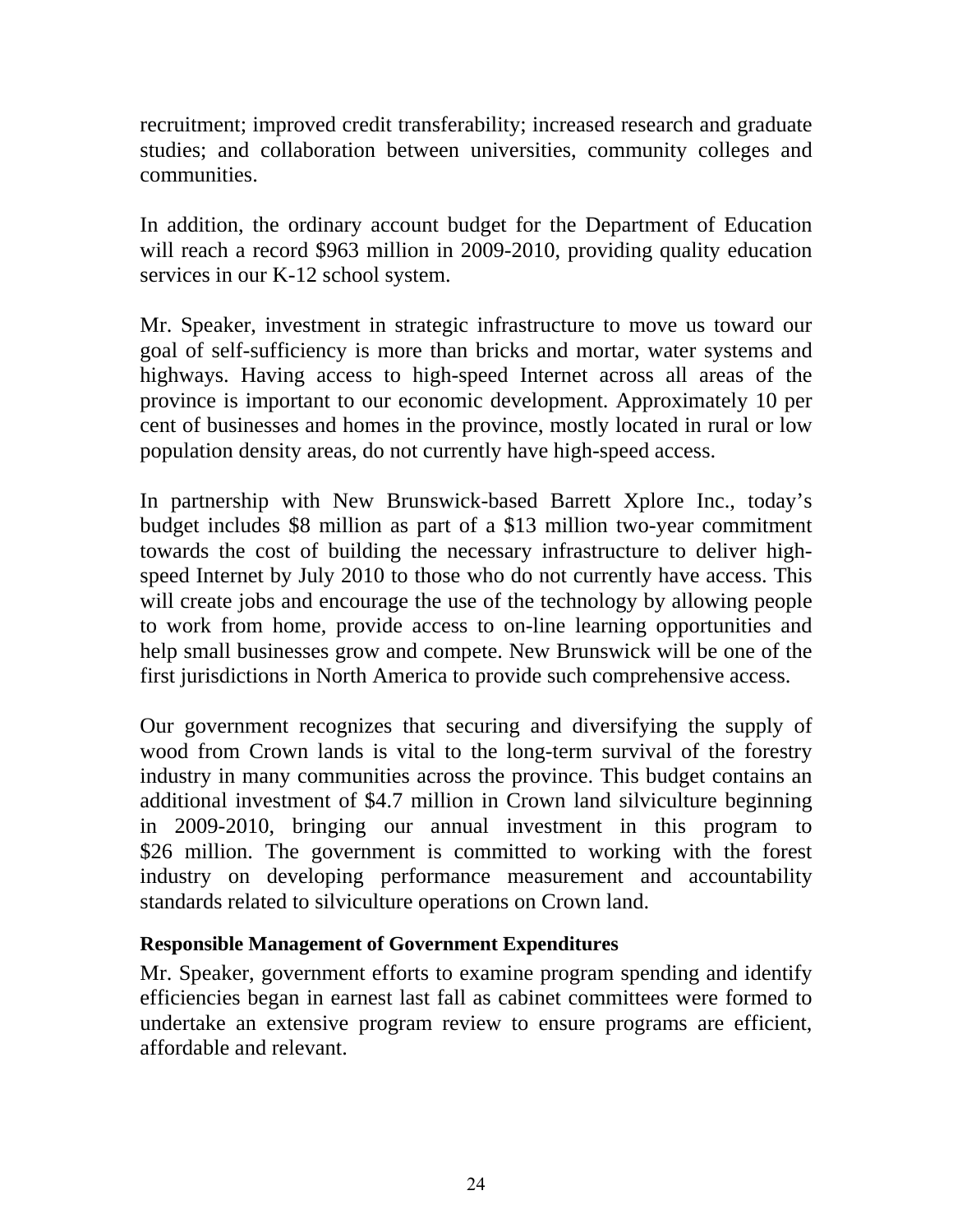Following this review, the government has made tough but responsible choices to help make certain that transforming the province and investing in self-sufficiency are done in a fiscally responsible manner. While these decisions were difficult, they are necessary as we strive to deliver more efficient public services and return to balanced budgets as soon as possible.

In 2009-2010, program and administrative savings and changes to the government's wage policy will result in expenditure savings of \$182 million. These savings will restrain overall spending growth and allow the government to focus its resources in priority areas.

Mr. Speaker, this government believes in leading by example. That is why I announced in December that salaries for all MLAs in this Legislative Assembly will be frozen at their current level for one year. Today, I am extending this freeze for the 2010-2011 fiscal year.

Mr. Speaker, the government values our public service, which is among the best in the country. But at the same time, we must all share in the responsibility of managing our public finances during this difficult economic period. Public sector wages make up a significant portion of government spending and today I am announcing a new wage restraint policy that will freeze wages for two years and apply to all unionized and non-unionized employees in Parts I, II, III, and IV of the public service.

This new wage restraint policy includes:

- A wage freeze on base salaries for all management and non-unionized employees from April 1, 2009 to March 31, 2011;
- Effective March 17, 2009, all expired collective bargaining agreements for which no replacement agreement has been signed will be re-negotiated for a two-year term with no wage increases during that period;
- And all signed collective agreements will be honored, but at their expiration, they will be re-negotiated for a two-year term with no wage increases during that period.

Mr. Speaker, I am pleased to announce today that over the past few days the Province and the New Brunswick Union and New Brunswick Nurses Union have signed four collective agreements that include the province's new wage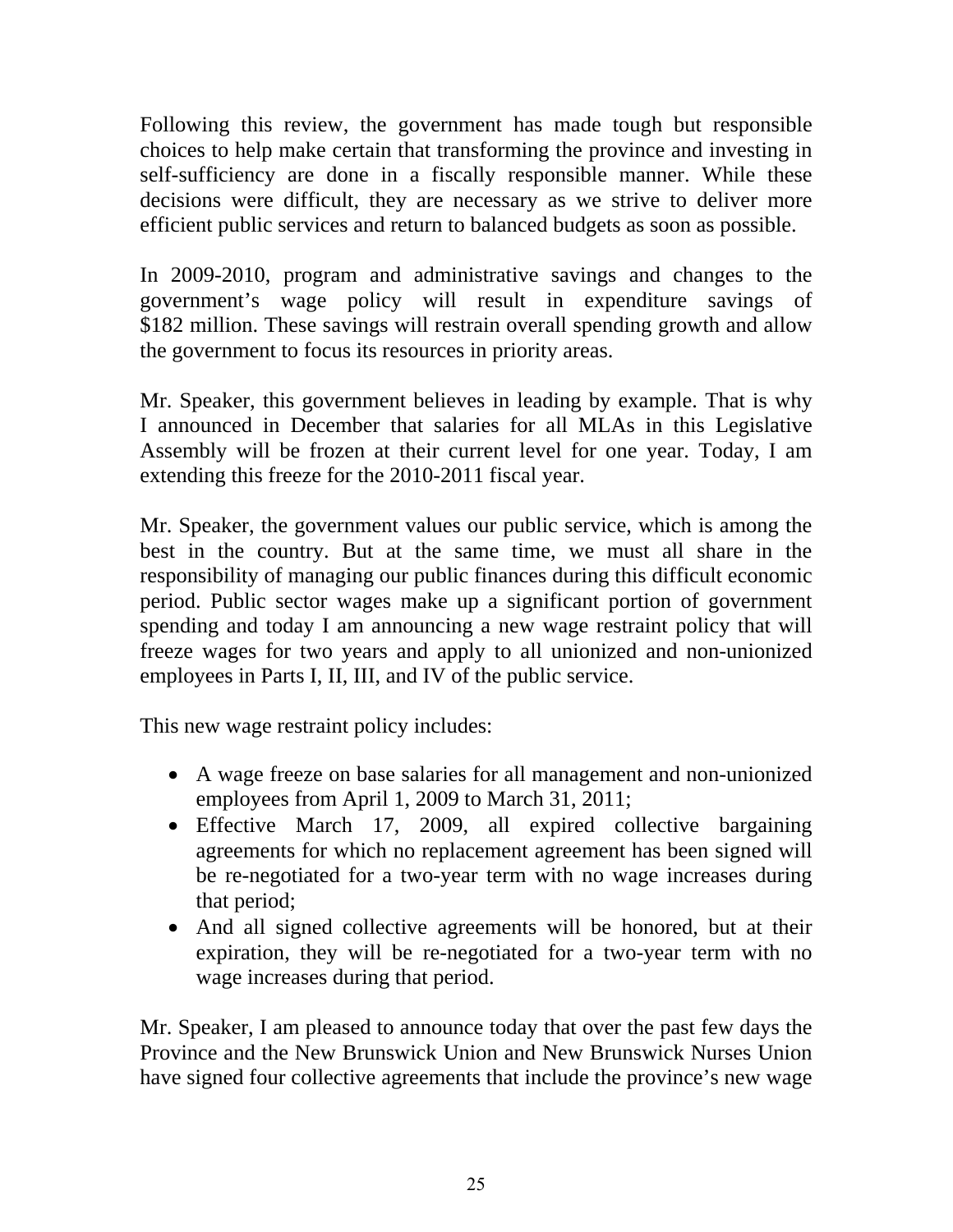restraint mandate of a two-year freeze on wages and monetary benefits for public servants.

The New Brunswick Association of Nursing Homes has also conducted extensive negotiations over the past few days and has signed collective agreements with the New Brunswick Nurses Union and the New Brunswick Union which commit to a two-year freeze on wages and monetary benefits for their nursing home employees.

When the Premier met with the public sector unions on March 12, 2009, he asked them to be part of the solution, and work with government during these difficult times. I am pleased to say that the New Brunswick Nurses Union and the New Brunswick Union have responded to that call to action.

Mr. Speaker, all crown corporations, including NB Power, NB Liquor Corporation and the New Brunswick Investment Management Corporation, along with nursing homes, will be directed to adopt a similar wage restraint program.

Universities and municipalities receive significant financial support from New Brunswick taxpayers. The government anticipates these entities will take the appropriate steps to manage their wage bills in a manner similar to the province. Grants to universities and municipalities will be adjusted in future years to reflect this expectation.

It is our intent to implement the wage restraint policy through negotiation; however, if necessary, this government is prepared to introduce legislation limiting the wage increases that can be obtained through collective bargaining negotiation to zero per cent.

The wage restraint policy is estimated to save approximately \$55 million in 2009-2010, with estimated savings of \$150 million by 2012-2013.

Today I am also announcing a hiring freeze for the provincial public service.

Mr. Speaker, program and administrative savings will also be realized across all departments of government, with each department's base budget being reduced. A number of departments, however, will see increased spending over last year due to cost and inflationary pressures, previous program commitments and new, priority initiatives.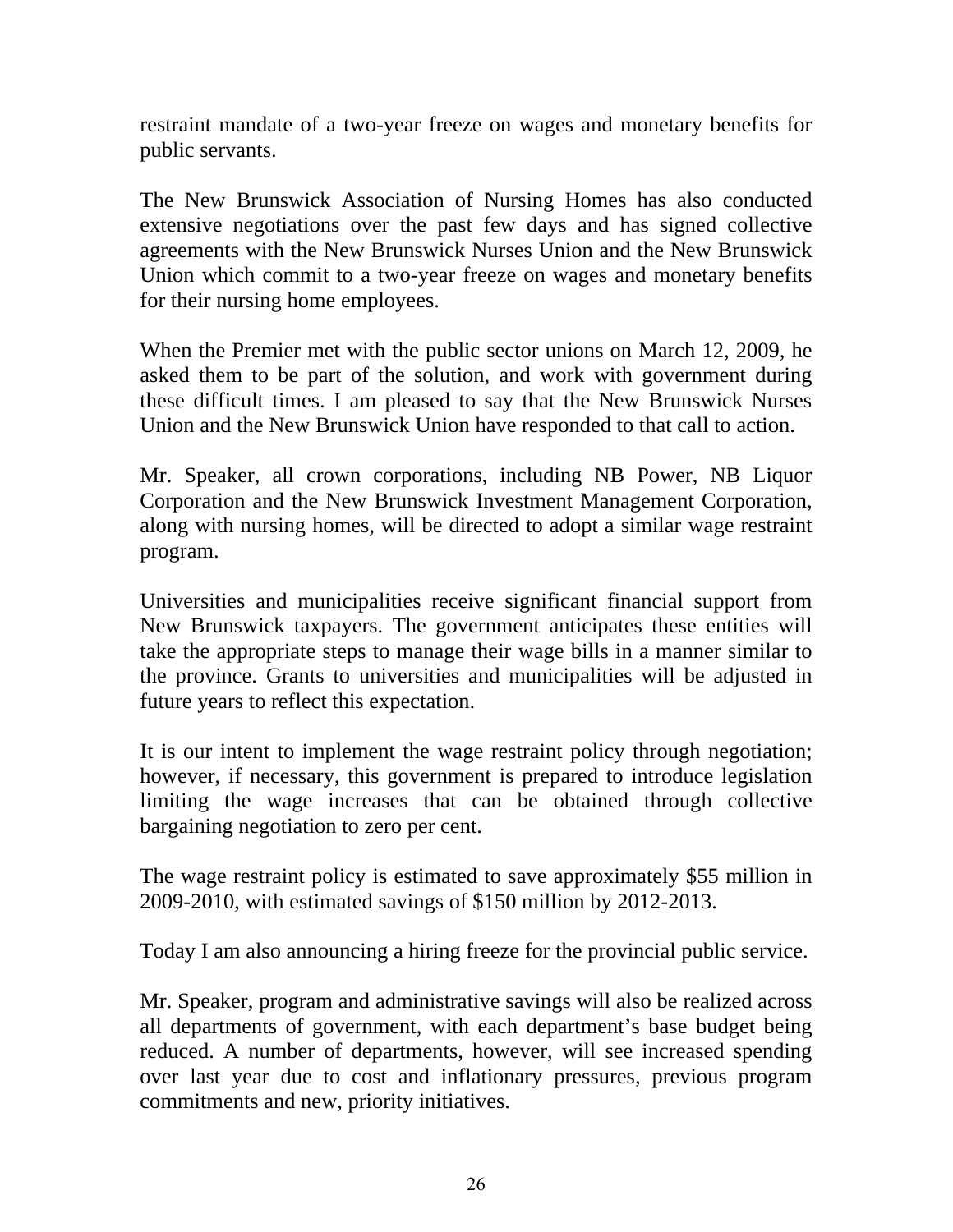Expenditure restraint savings will result in the elimination of some programs and services including: the beginning teacher induction program; the court social worker program; the small claims court; the manure stewardship program; grants to district planning commissions; discontinuing harvest coordinator services for First Nations harvest agreements; and eliminating winter services at the Mactaquac Provincial Park.

Expenditure reductions in the Department of Transportation will result in the discontinuing of river ferry services in Gagetown, Hampstead and Belleisle, the conversion of a number of maintenance divisions to winter maintenance only, and some division closures. The Department will also be discontinuing the winter plowing of church and community yards, reducing maintenance services on non-designated roads, making seasonal adjustments to the Deer Island Ferry schedule and announcing revisions to winter maintenance policies and practices.

Expenditure restraint will also result in reduced spending in a number of programs and services including: the rabies control program; the Student Employment and Experience Development Program; the commercial vehicle enforcement program; tourism marketing; the grant to the standardbred horse industry for purse enhancements; and the e-Health program. As well, funding will be reduced for the student laptop program, student busing, distance learning, support to school libraries and school intervention services. Funding will be reduced for the Protected Natural Area Management Program, the Crown Reserve Angling Program and the Legal Aid Services Commission.

Every effort will be made to minimize the impact on the public sector as departments implement cost-saving measures. However, it will not be possible to protect all jobs, and it is estimated approximately 700 positions will be eliminated across government in 2009-2010. As government continues to realize efficiencies in service delivery, there will be further downsizing of the civil service. At the same time, New Brunswickers should rest assured that the delivery of key public services will not be affected by these measures.

Mr. Speaker, the government has also increased a number of fees for 2009- 2010 as it moves towards greater cost recovery. In total, \$18 million in additional revenue will be raised through fee increases this year. In large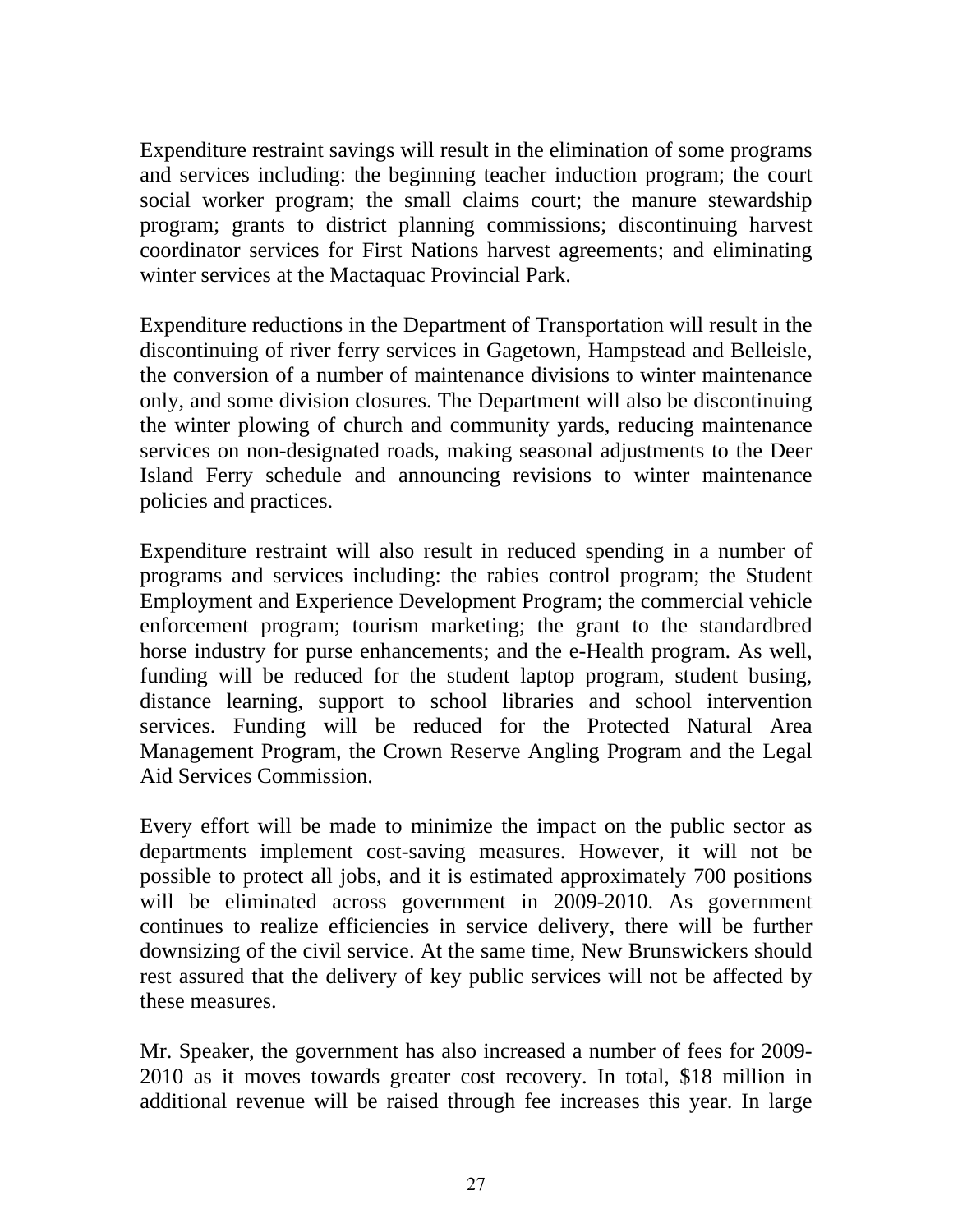<span id="page-27-0"></span>part, fee increases for this year were identified in the first *Annual Report on Fees,* filed with the Clerk of the Legislature this past January. This met a commitment contained in the *Charter for Change* to bring fee changes to the Legislative Assembly for public debate, and to provide suitable notice of upcoming changes to the public. I am also announcing today that we will soon be filing notice with the Clerk of a new ambulance transport fee, taking effect July 1, 2009, which will recover an estimated \$6 million in operational costs.

I am also announcing today that, only for those nursing home residents with the means, the maximum daily rate will be raised from \$70 to \$83 effective May 1, 2009, to reflect increases in room and board costs.

More efficiently managing public services is not a one-year exercise. As I noted earlier, this is only year one of a multi-year initiative. It will require annual diligence in order to return the province to balanced budgets within four years. Government will continue to review its programs and services to make the public sector more efficient, and will soon turn its focus towards the 2010-2011 Budget. In addition, the shared-services review announced in last year's budget is ongoing, and it is anticipated that considerable costsavings will result. The government will use all means possible – including attrition and retirement – to minimize the impact on our public servants.

Further details on the 2009-2010 spending plan and spending restraint measures within departments will be presented by my colleagues as their estimates are debated in this House over the coming months.

# **Conclusion**

Mr. Speaker, with our 2009-2010 capital budget and today's budget, the government has begun to address the very serious economic and financial circumstances it is now facing by launching a bold and comprehensive plan to stimulate economic activity in 2009-2010 and beyond and build towards self-sufficiency. The government has also set out a four-year plan to return to balanced budgets by 2012-2013. This will require more efficient public services, a path that the province has started on with this budget.

*The Plan for Lower Taxes in New Brunswick* announced today – a four-year plan that will see a two-rate personal income tax system of nine per cent and 12 per cent and a general corporate income tax rate of eight per cent once fully implemented – will make New Brunswick one of the most competitive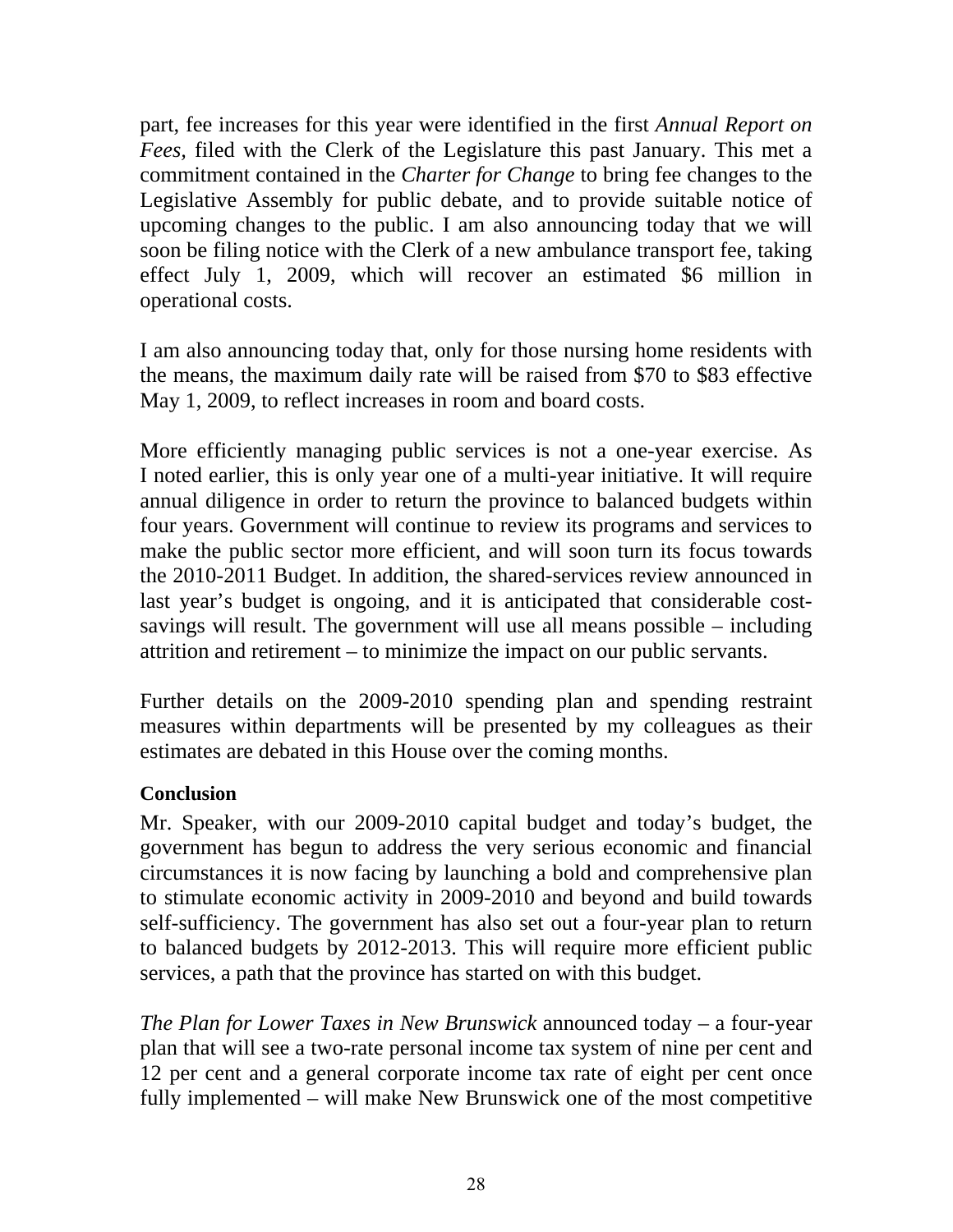jurisdictions in Canada. It will reduce our tax burden and leave more money in the hands of New Brunswickers and businesses to spend, invest and grow the economy. It will also bring people and jobs to the province.

Combined with the government's two-year \$1.2 billion capital plan, this will help provide the economic stimulus to recover from the current economic slowdown and accelerate our path to a more self-sufficient New Brunswick.

It is also important in this time of economic crisis that we continue to work with our federal, provincial and territorial and municipal counterparts to lessen the effects of global economic and financial developments. Only by working together can all levels of government ensure investments are targeted correctly to provide the best value for our tax dollars.

Today's budget will help improve the province's long-term competitiveness, but it is only part of the leadership we will provide to help New Brunswick recover, grow and prosper. Since our first day in office, this government has demonstrated its commitment to investing in the fundamentals that will generate sustainable economic growth and development, grow the population and create skilled, well-paying jobs for New Brunswickers.

Mr. Speaker, we have great confidence in New Brunswickers' ability to be innovative, to work collectively and to be successful in these challenging times. We are confident that the actions we have taken will position New Brunswick for an economic recovery that will accelerate the transformation of our province towards self-sufficiency, improve our long-term competitiveness and secure not only our own economic future, but that of our children who will be in this province in the years to come.

Thank you, Mr. Speaker.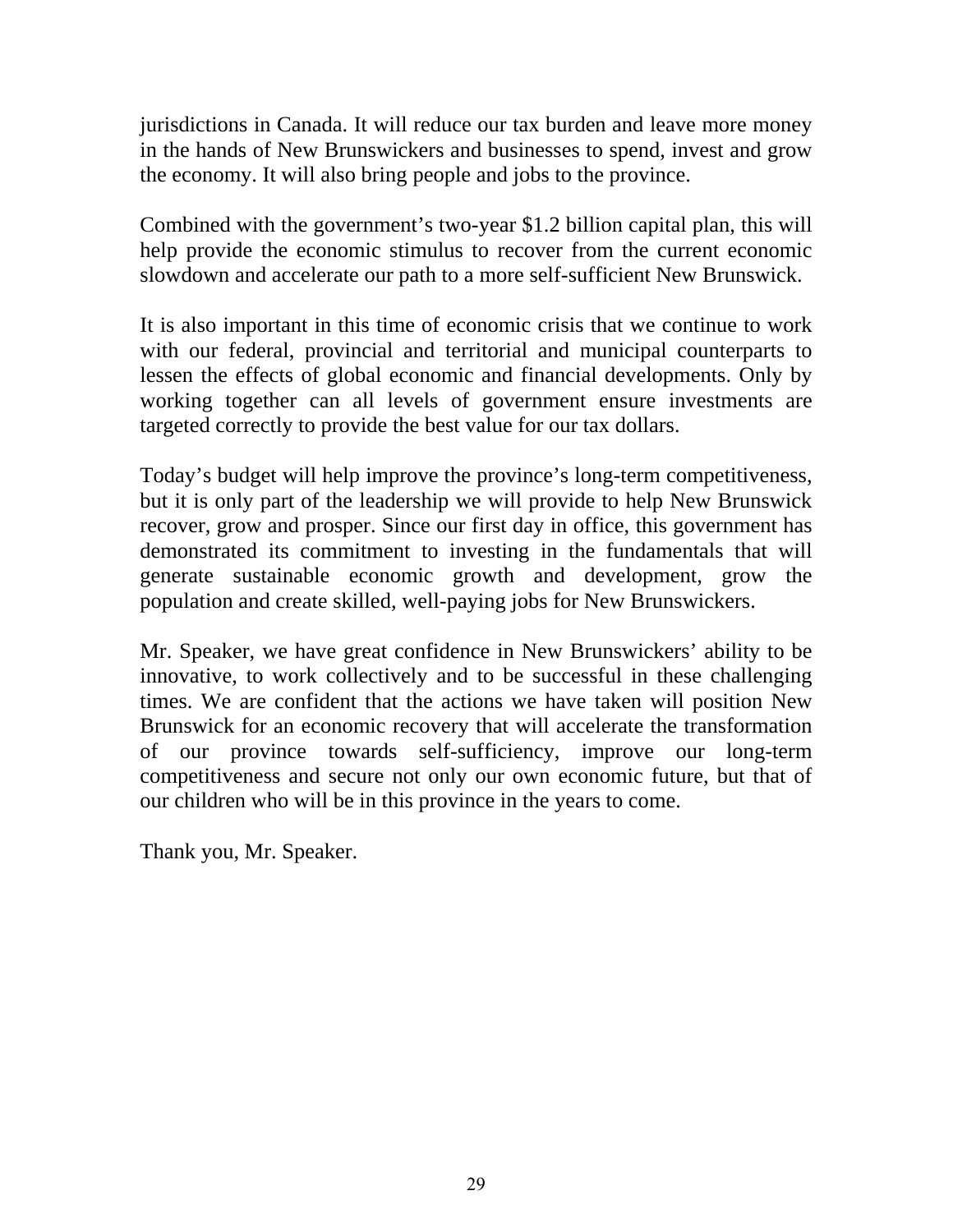#### **APPENDIX: SUMMARY BUDGET INFORMATION**

#### **COMPARATIVE STATEMENT OF SURPLUS OR DEFICIT Thousands**

**\$**

#### **Year Ending March 31**

|                      | 2009<br><b>Estimate</b> | 2009<br><b>Revised</b> | 2010<br><b>Estimate</b> |
|----------------------|-------------------------|------------------------|-------------------------|
| <b>Revenue</b>       |                         |                        |                         |
|                      | 6,671,622               | 6,683,887              | 6,612,293               |
|                      | 115                     | 235                    | 215                     |
|                      | 52,198                  | 63,927                 | 60,047                  |
|                      | 126,950                 | 127,821                | 160,127                 |
|                      | 224,800                 | 232,300                | 234,100                 |
|                      | 28,666                  | 29,456                 | 30,553                  |
| <b>Total Revenue</b> | 7,104,351               | 7,137,626              | 7,097,335               |
| <b>Expense</b>       |                         |                        |                         |
|                      | 6,565,526               | 6,859,230              | 7,219,773               |
|                      | 81,160                  | 93,583                 | 123,894                 |
|                      | 53,632                  | 62,060                 | 63,681                  |
|                      | 115,498                 | 118,299                | 147,887                 |
|                      | 269,507                 | 269,628                | 282,979                 |
| <b>Total Expense</b> | 7,085,323               | 7,402,800              | 7,838,214               |
|                      | <u> 19,028</u>          | (265, 174)             | (740, 879)              |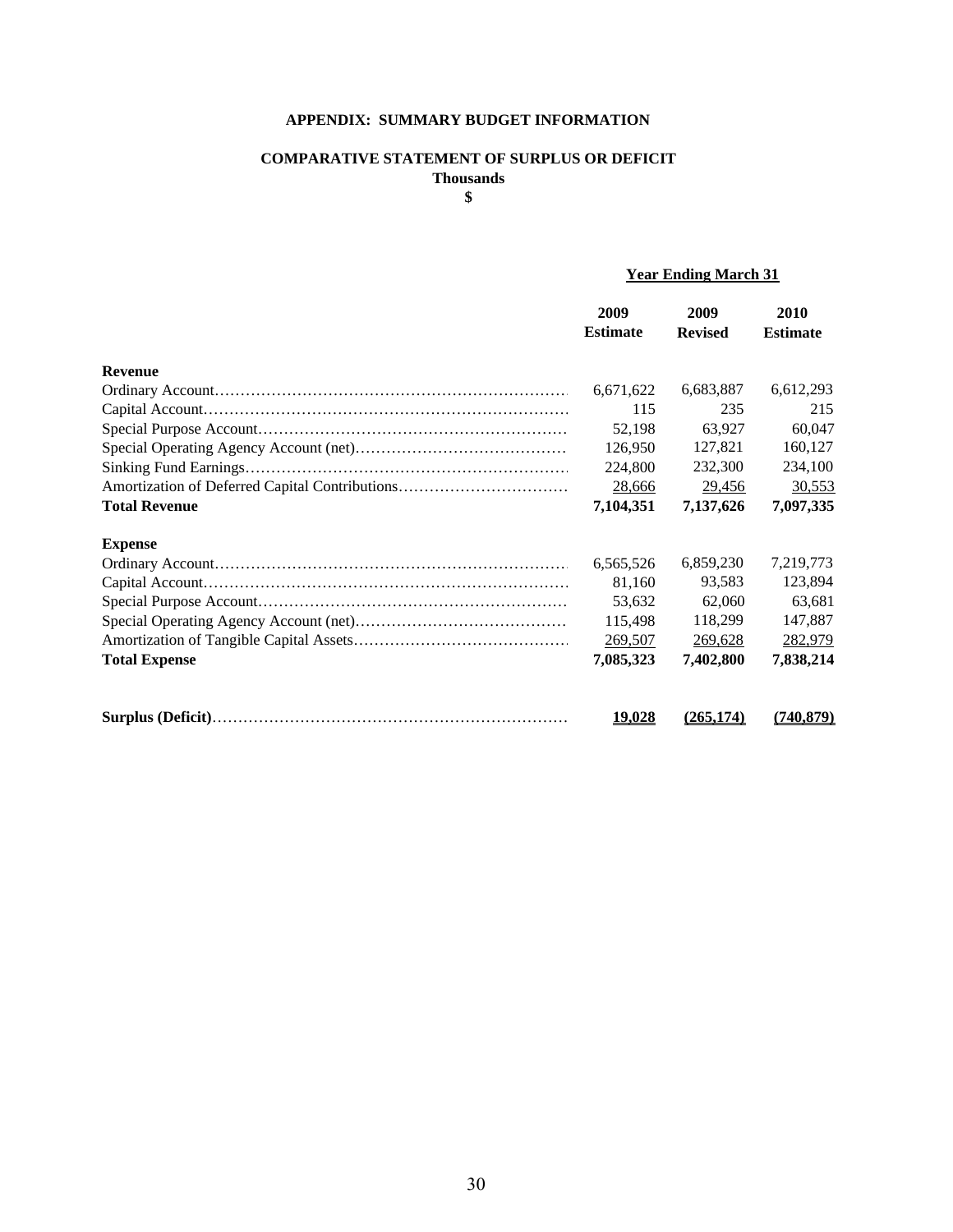#### **COMPARATIVE STATEMENT OF CHANGE IN NET DEBT**

**Thousands**

**\$**

| <b>Year Ending March 31</b> |                        |                         |
|-----------------------------|------------------------|-------------------------|
| 2009<br><b>Estimate</b>     | 2009<br><b>Revised</b> | 2010<br><b>Estimate</b> |
| 19,028                      | (265, 174)             | (740, 879)              |
| (404.807)                   | (386, 666)             | (537, 466)              |
| 269,507                     | 269.628                | 282,979                 |
| 26.669                      | 50,319                 | 57,206                  |
|                             | (29, 456)              | (30, 553)               |
|                             | (361,349)              | (968, 713)              |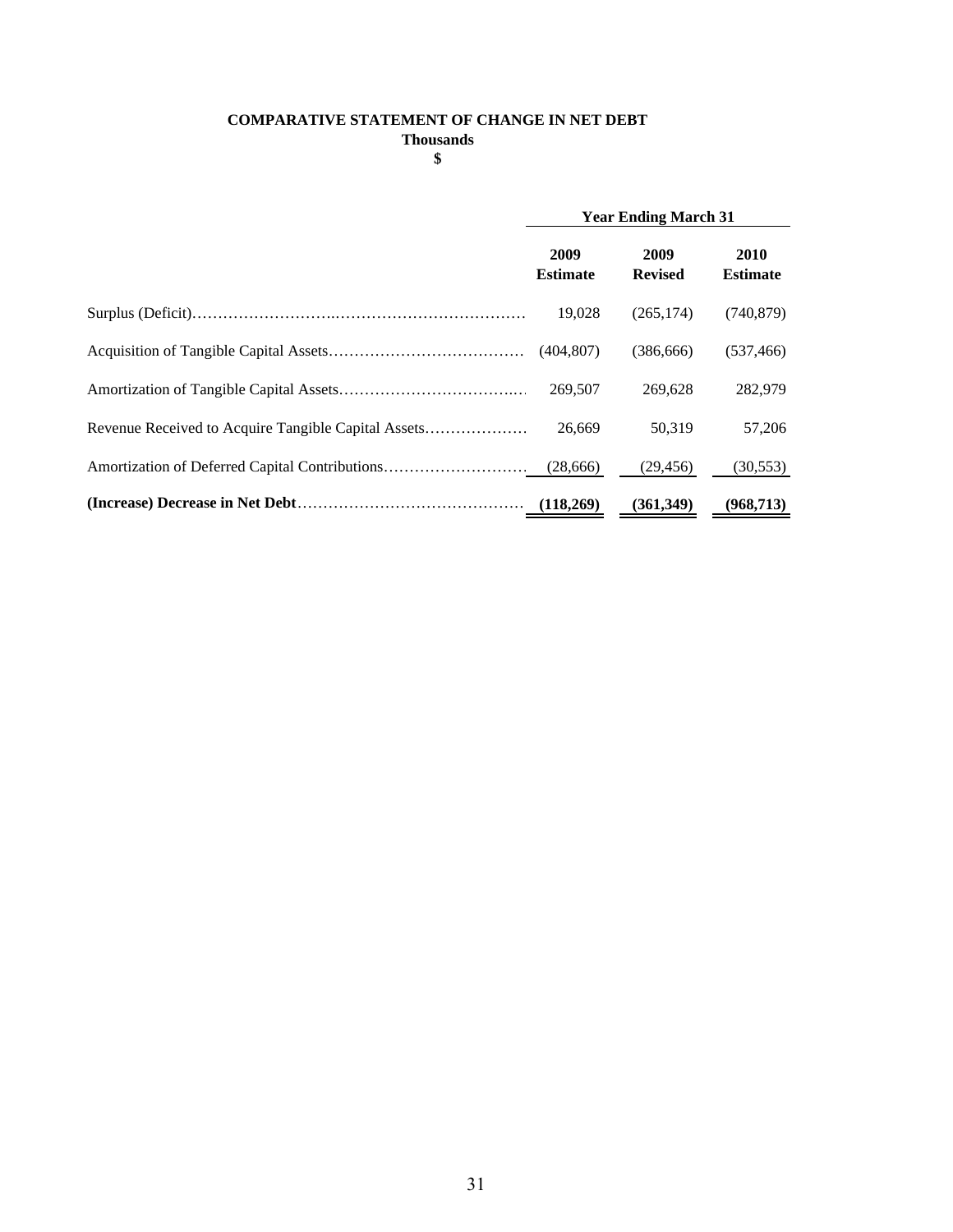#### **TOTAL REVENUE 2009-2010 Thousands \$**

| <b>DEPARTMENT</b>                                             | <b>ORDINARY</b><br><b>ACCOUNT</b> | <b>CAPITAL</b><br><b>ACCOUNT</b> | <b>SPECIAL</b><br><b>PURPOSE</b><br><b>ACCOUNT</b> | <b>SPECIAL</b><br><b>OPERATING</b><br><b>AGENCY</b><br><b>ACCOUNT (NET)</b> | <b>TOTAL</b> |
|---------------------------------------------------------------|-----------------------------------|----------------------------------|----------------------------------------------------|-----------------------------------------------------------------------------|--------------|
| Agriculture and Aquaculture                                   | 7,195                             | $\boldsymbol{0}$                 | $\boldsymbol{0}$                                   | $\boldsymbol{0}$                                                            | 7,195        |
| <b>Business New Brunswick</b>                                 | 9,891                             | 20                               | $\Omega$                                           | $\theta$                                                                    | 9,911        |
| Education                                                     | 26,402                            | $\mathbf{0}$                     | 22,551                                             | $\theta$                                                                    | 48,953       |
| Energy                                                        | 370                               | $\mathbf{0}$                     | $\boldsymbol{0}$                                   | $\theta$                                                                    | 370          |
| Energy Efficiency and Conservation<br>Agency of New Brunswick | 499                               | $\boldsymbol{0}$                 | $\theta$                                           | $\boldsymbol{0}$                                                            | 499          |
| Environment                                                   | 4,528                             | $\overline{0}$                   | 6,700                                              | $\theta$                                                                    | 11,228       |
| Finance                                                       | 5,765,071                         | 0                                | 56                                                 | $\boldsymbol{0}$                                                            | 5,765,127    |
| Fisheries                                                     | 1,778                             | $\overline{0}$                   | $\overline{0}$                                     | $\boldsymbol{0}$                                                            | 1,778        |
| Health                                                        | 44,438                            | $\mathbf{0}$                     | 1,370                                              | $\theta$                                                                    | 45,808       |
| Justice and Consumer Affairs                                  | 49,356                            | $\mathbf{0}$                     | 449                                                | $\theta$                                                                    | 49,805       |
| Legislative Assembly                                          | 467                               | $\theta$                         | $\overline{0}$                                     | $\theta$                                                                    | 467          |
| <b>Local Government</b>                                       | 212                               | $\Omega$                         | $\theta$                                           | $\theta$                                                                    | 212          |
| <b>Natural Resources</b>                                      | 82,308                            | 40                               | 2,798                                              | $\theta$                                                                    | 85,146       |
| Office of the Attorney General                                | 133                               | $\mathbf{0}$                     | $\boldsymbol{0}$                                   | $\theta$                                                                    | 133          |
| Office of the Comptroller                                     | 175                               | $\boldsymbol{0}$                 | $\boldsymbol{0}$                                   | $\boldsymbol{0}$                                                            | 175          |
| Other Agencies                                                | 298,333                           | $\mathbf{0}$                     | $\overline{0}$                                     | $\theta$                                                                    | 298,333      |
| Post-Secondary Education, Training<br>and Labour              | 138,349                           | $\boldsymbol{0}$                 | 2,603                                              | 30,190                                                                      | 171,142      |
| <b>Public Safety</b>                                          | 121,554                           | $\theta$                         | 6,887                                              | 6,451                                                                       | 134,892      |
| <b>Regional Development Corporation</b>                       | $\boldsymbol{0}$                  | $\mathbf{0}$                     | $\boldsymbol{0}$                                   | 120,188                                                                     | 120,188      |
| Social Development                                            | 51,905                            | 50                               | 12,277                                             | $\theta$                                                                    | 64,232       |
| Supply and Services                                           | 859                               | 5                                | 2,466                                              | $\theta$                                                                    | 3,330        |
| <b>Tourism and Parks</b>                                      | 3,233                             | $\overline{0}$                   | 79                                                 | 2,798                                                                       | 6,110        |
| Transportation                                                | 5,229                             | 100                              | $\boldsymbol{0}$                                   | 500                                                                         | 5,829        |
| Wellness, Culture and Sport                                   | 8                                 | $\boldsymbol{0}$                 | 1,811                                              | $\boldsymbol{0}$                                                            | 1,819        |
| Sub-total                                                     | 6,612,293                         | 215                              | 60,047                                             | 160,127                                                                     | 6,832,682    |
| <b>Sinking Fund Earnings</b>                                  |                                   |                                  |                                                    |                                                                             | 234,100      |
| Amortization of Deferred Capital Contributions                |                                   |                                  |                                                    |                                                                             | 30,553       |
|                                                               |                                   |                                  |                                                    |                                                                             |              |

#### **TOTAL REVENUE**

**7,097,335**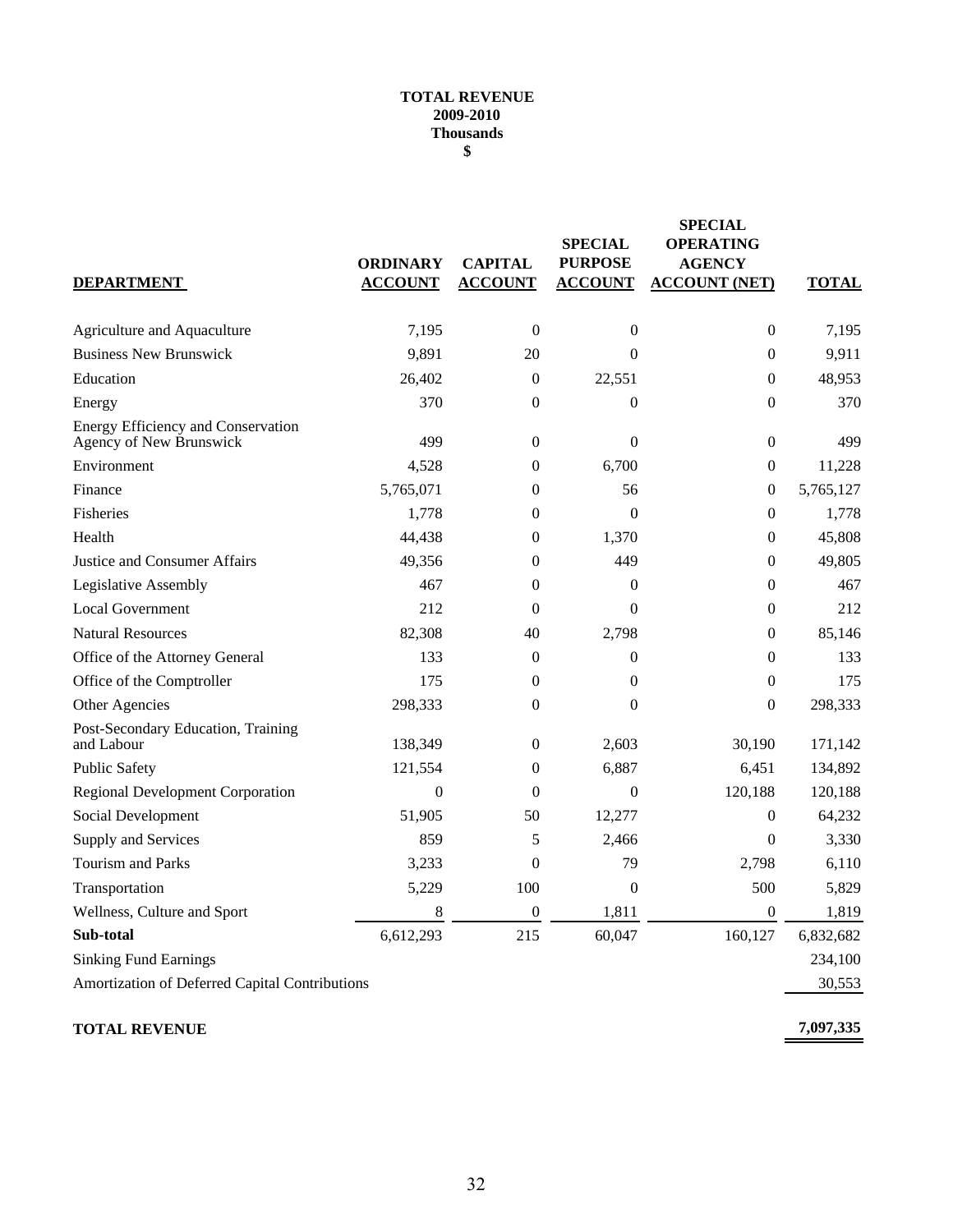#### **COMPARATIVE STATEMENT OF ESTIMATED GROSS REVENUE BY SOURCE**

**Thousands \$**

|                                      |                         | <b>Year Ending March 31</b> |                         |  |
|--------------------------------------|-------------------------|-----------------------------|-------------------------|--|
|                                      | 2009<br><b>Estimate</b> | 2009<br><b>Revised</b>      | 2010<br><b>Estimate</b> |  |
| <b>Taxes</b>                         |                         |                             |                         |  |
|                                      | 1,266,000               | 1,324,000                   | 1,224,000               |  |
|                                      | 183,000                 | 111,100                     | 171,600                 |  |
|                                      | 100,000                 | 13,000                      | 19,000                  |  |
|                                      | 382,900                 | 380,000                     | 404,000                 |  |
|                                      | 950,000                 | 1,058,200                   | 999,000                 |  |
|                                      | 199,000                 | 199,000                     | 199,000                 |  |
|                                      | 80,000                  | 109,000                     | 90,000                  |  |
|                                      | 65                      | 65                          | 65                      |  |
|                                      | 40,200                  | 41,100                      | 41,492                  |  |
|                                      | 6,400                   | 6,600                       | 6,800                   |  |
|                                      | 14,000                  | 14,000                      | $\Omega$                |  |
|                                      | 7,000                   | 7,000                       | 7,000                   |  |
|                                      | 3,228,565               | 3,263,065                   | 3,161,957               |  |
|                                      | 370,113                 | 367,677                     | 261,835                 |  |
|                                      | 101,256                 | 106,093                     | 114,762                 |  |
|                                      | 232,423                 | 232,764                     | 248,831                 |  |
|                                      | 70,950                  | 74,850                      | 73,095                  |  |
|                                      | 7,943                   | 8,445                       | 8,395                   |  |
|                                      | 26,748                  | 28,134                      | 26,236                  |  |
|                                      | 4,037,998               | <u>4,081,028</u>            | 3,895,111               |  |
| <b>Unconditional Grants - Canada</b> |                         |                             |                         |  |
|                                      | 1,583,800               | 1,583,800                   | 1,689,000               |  |
|                                      | 532,500                 | 529,200                     | 557,000                 |  |
|                                      | 238,000                 | 234,900                     | 242,100                 |  |
|                                      | $\overline{0}$          | $\Omega$                    | 5,575                   |  |
|                                      | 1,938                   | 1,938                       | 1,938                   |  |
|                                      | 2,356,238               | 2,349,838                   | 2,495,613               |  |
|                                      | 277,386                 | 253,021                     | 221,569                 |  |
|                                      | 2,633,624               | 2,602,859                   | 2,717,182               |  |
|                                      | 6,671,622               | 6,683,887                   | 6,612,293               |  |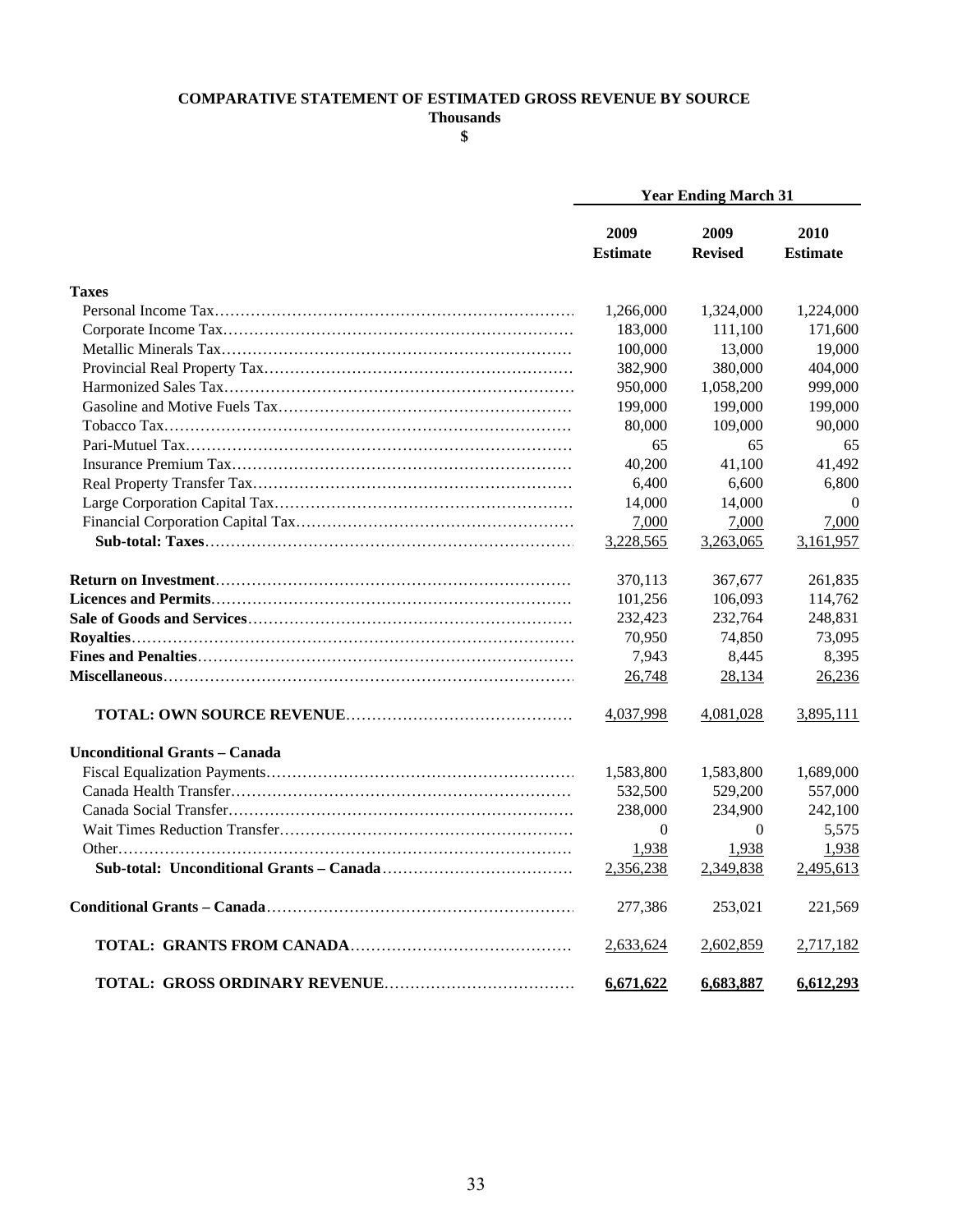#### **TOTAL EXPENSE 2009-2010 Thousands \$**

| <b>DEPARTMENT</b>                                             | <b>ORDINARY</b><br><b>ACCOUNT</b> | <b>CAPITAL</b><br><b>ACCOUNT</b> | <b>SPECIAL</b><br><b>PURPOSE</b> | <b>SPECIAL</b><br><b>OPERATING</b><br><b>AGENCY</b><br><b>ACCOUNT ACCOUNT (NET)</b> | <b>TOTAL</b> |
|---------------------------------------------------------------|-----------------------------------|----------------------------------|----------------------------------|-------------------------------------------------------------------------------------|--------------|
| Agriculture and Aquaculture                                   | 36,786                            | 400                              | $\boldsymbol{0}$                 | $\mathbf{0}$                                                                        | 37,186       |
| <b>Business New Brunswick</b>                                 | 56,828                            | 0                                | $\Omega$                         | $\theta$                                                                            | 56,828       |
| Education                                                     | 963,177                           | 0                                | 22,551                           | $\mathbf{0}$                                                                        | 985,728      |
| Energy                                                        | 3,680                             | 0                                | $\mathbf{0}$                     | $\mathbf{0}$                                                                        | 3,680        |
| Energy Efficiency and Conservation<br>Agency of New Brunswick | 14,592                            | $\boldsymbol{0}$                 | $\boldsymbol{0}$                 | $\boldsymbol{0}$                                                                    | 14,592       |
| Environment                                                   | 13,314                            | 0                                | 8,500                            | $\mathbf{0}$                                                                        | 21,814       |
| <b>Executive Council Office</b>                               | 5,521                             | 0                                | $\Omega$                         | $\mathbf{0}$                                                                        | 5,521        |
| Finance                                                       | 12,364                            | 0                                | 56                               | $\mathbf{0}$                                                                        | 12,420       |
| Fisheries                                                     | 4,836                             | 0                                | $\mathbf{0}$                     | $\mathbf{0}$                                                                        | 4,836        |
| <b>General Government</b>                                     | 869,633                           | $\mathbf{0}$                     | $\Omega$                         | $\mathbf{0}$                                                                        | 869,633      |
| Health                                                        | 2,302,671                         | 0                                | 1,410                            | $\mathbf{0}$                                                                        | 2,304,081    |
| <b>Intergovernmental Affairs</b>                              | 3,465                             | 0                                | $\theta$                         | $\mathbf{0}$                                                                        | 3,465        |
| Justice and Consumer Affairs                                  | 40,135                            | $\theta$                         | 449                              | $\mathbf{0}$                                                                        | 40,584       |
| Legislative Assembly                                          | 20,533                            | $\theta$                         | $\mathbf{0}$                     | $\mathbf{0}$                                                                        | 20,533       |
| <b>Local Government</b>                                       | 116,686                           | 220                              | $\mathbf{0}$                     | $\mathbf{0}$                                                                        | 116,906      |
| Maritime Provinces Higher Education<br>Commission             | 258,938                           | 30,000                           | $\Omega$                         | $\boldsymbol{0}$                                                                    | 288,938      |
| <b>Natural Resources</b>                                      | 88,085                            | 2,100                            | 2,801                            | $\mathbf{0}$                                                                        | 92,986       |
| Office of the Attorney General                                | 16,707                            | $\boldsymbol{0}$                 | $\mathbf{0}$                     | $\mathbf{0}$                                                                        | 16,707       |
| Office of the Comptroller                                     | 4,478                             | 0                                | $\mathbf{0}$                     | $\mathbf{0}$                                                                        | 4,478        |
| Office of Human Resources                                     | 5,403                             | 0                                | $\mathbf{0}$                     | $\boldsymbol{0}$                                                                    | 5,403        |
| Office of the Premier                                         | 1,717                             | 0                                | $\theta$                         | $\theta$                                                                            | 1,717        |
| Post-Secondary Education, Training<br>and Labour              | 298,189                           | 0                                | 2,573                            | 30,190                                                                              | 330,952      |
| <b>Public Safety</b>                                          | 123,608                           | 0                                | 7,335                            | 6,804                                                                               | 137,747      |
| Regional Development Corporation                              | 73,524                            | 22,384                           | $\boldsymbol{0}$                 | 121,362                                                                             | 217,270      |
| Service of the Public Debt                                    | 623,927                           | 0                                | 0                                | $\theta$                                                                            | 623,927      |
| Social Development                                            | 924,791                           | 0                                | 14,500                           | 0                                                                                   | 939,291      |
| Supply and Services                                           | 113,912                           | 14,180                           | 1,640                            | 0                                                                                   | 129,732      |
| Tourism and Parks                                             | 30,404                            | 500                              | 55                               | 2,694                                                                               | 33,653       |
| Transportation                                                | 173,067                           | 54,110                           | $\boldsymbol{0}$                 | (13, 163)                                                                           | 214,014      |
| Wellness, Culture and Sport                                   | 18,802                            | $\boldsymbol{0}$                 | 1,811                            | $\boldsymbol{0}$                                                                    | 20,613       |
| Sub-total                                                     | 7,219,773                         | 123,894                          | 63,681                           | 147,887                                                                             | 7,555,235    |
| Amortization of Tangible Capital Assets                       |                                   |                                  |                                  |                                                                                     | 282,979      |

**TOTAL EXPENSE 7,838,214**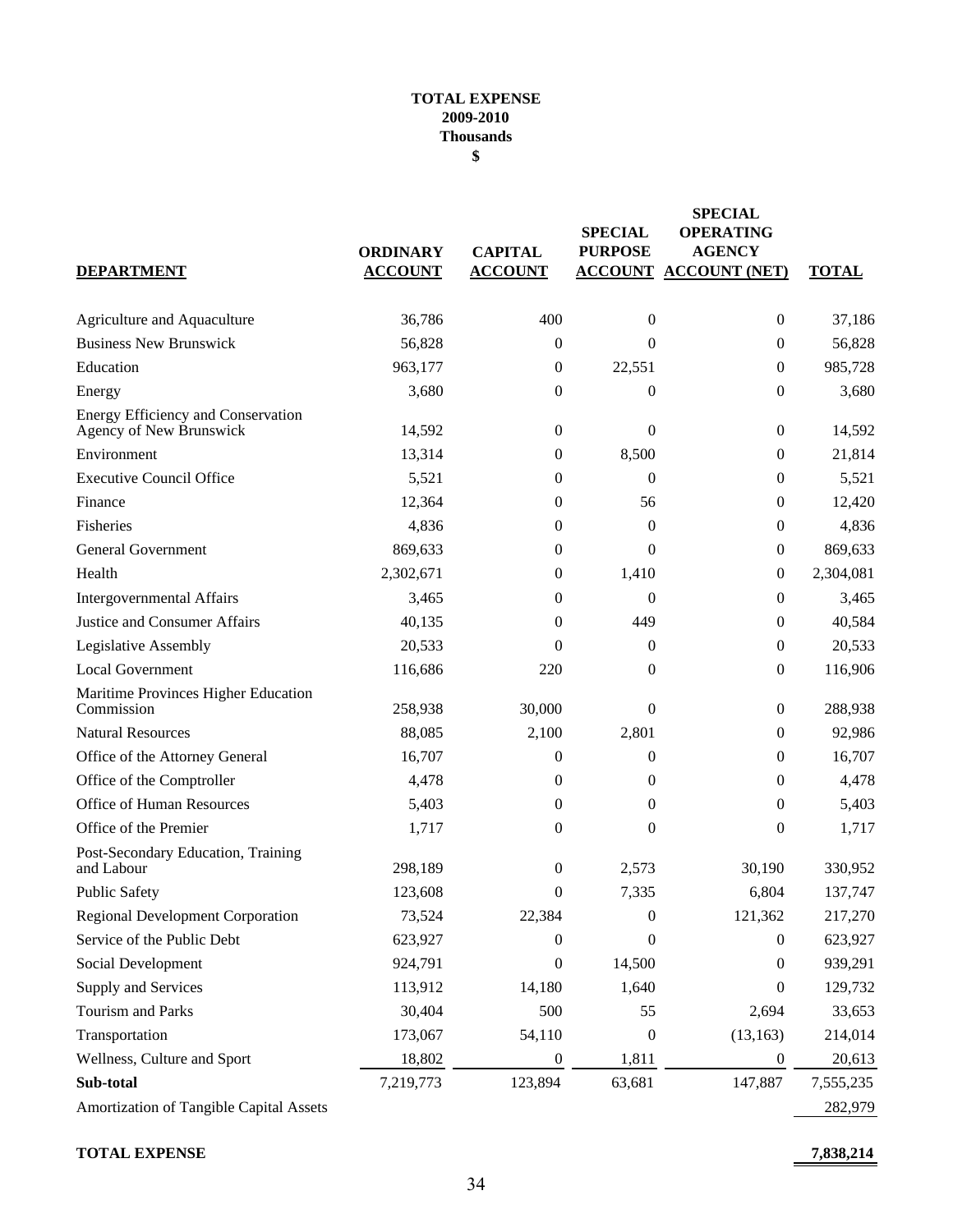#### *FISCAL RESPONSIBILITY AND BALANCED BUDGET ACT*

**Millions**

#### **\$**

#### **2007-2008 to 2010-2011 Fiscal Period**

| <b>Year Ending March 31</b> |                        |                         |  |
|-----------------------------|------------------------|-------------------------|--|
| 2008<br>Actual              | 2009<br><b>Revised</b> | 2010<br><b>Estimate</b> |  |
| 6.962.3                     | 7.137.6                | 7,097.3                 |  |
| 0.0                         | 0.0                    | 0.0                     |  |
| 6.962.3                     | 7.137.6                | 7.097.3                 |  |
| 6,875.6                     | 7,402.8                | 7,838.2                 |  |
| 86.7                        | (265.2)                | (740.9)                 |  |
| 0.0                         | 86.7                   | (178.5)                 |  |
| 86.7                        | (178.5)                | (919.4)                 |  |

| <b>Year Ending March 31</b> |         |         |             |  |
|-----------------------------|---------|---------|-------------|--|
| 2007                        | 2008    | 2009    | <b>2010</b> |  |
| 6,575.1                     | 6.942.9 | 7,304.2 | 8,272.9     |  |
| 25.825                      | 26.947  | 27.983  | 27,520      |  |
| 25.5%                       | 25.8%   | 26.1%   | 30.1%       |  |

**Note:** Columns may not add due to rounding